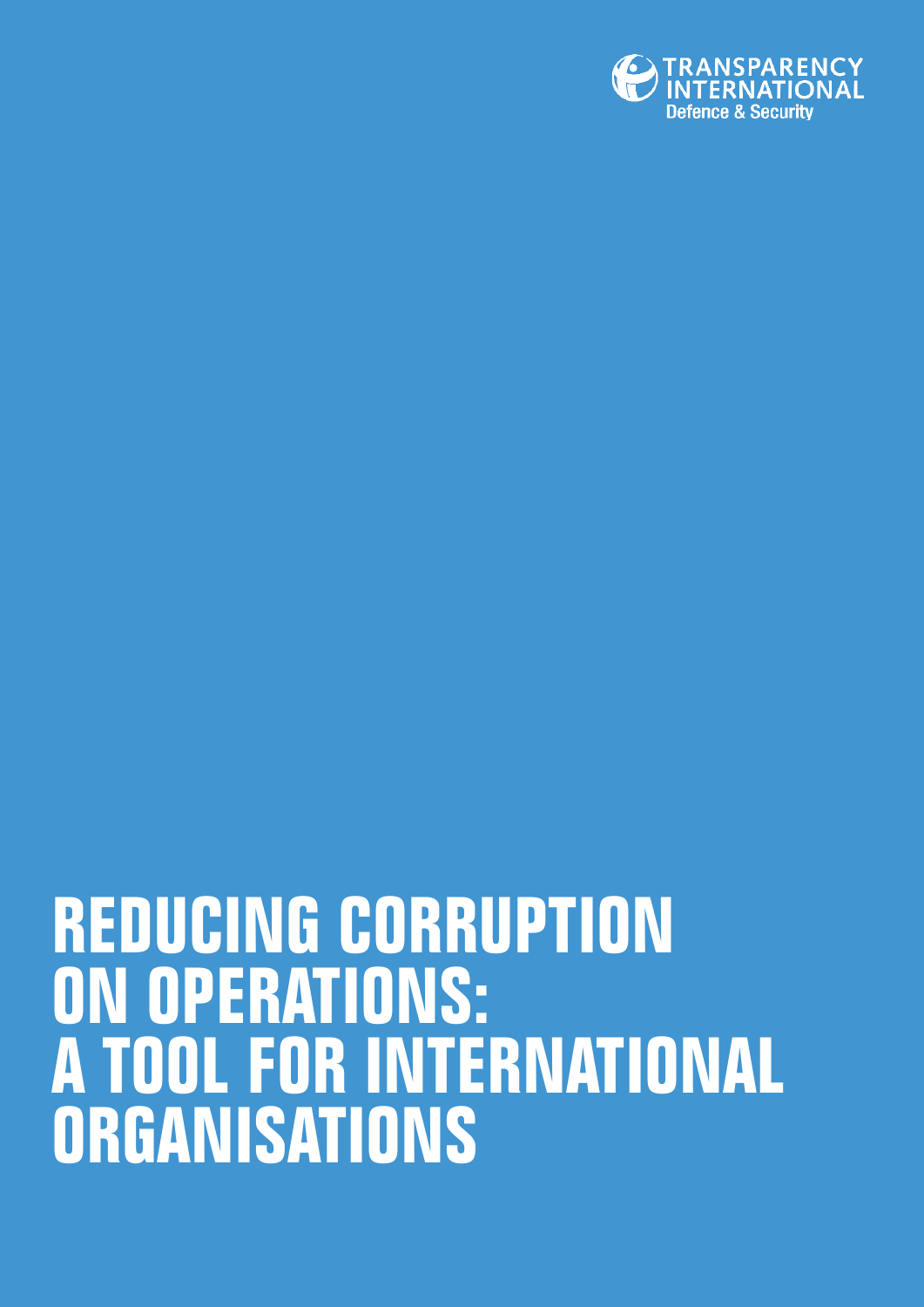Transparency International (TI) is the world's leading non-governmental anticorruption organisation. With more than 100 chapters worldwide, TI has extensive global expertise and understanding of corruption.

Transparency International Defence and Security (TI-DS) works to reduce corruption in defence and security worldwide.

© 2018 Transparency International. All rights reserved. Reproduction in whole or in parts is permitted, providing that full credit is given to Transparency International and provided that any such reproduction, in whole or in parts, is not sold or incorporated in works that are sold. Written permission must be sought from Transparency International if any such reproduction would adapt or modify the original content.

Published June 2018.

Every effort has been made to verify the accuracy of the information contained in this report. All information was believed to be correct as of June 2018. Nevertheless, Transparency International cannot accept responsibility for the consequences of its use for other purposes or in other contexts.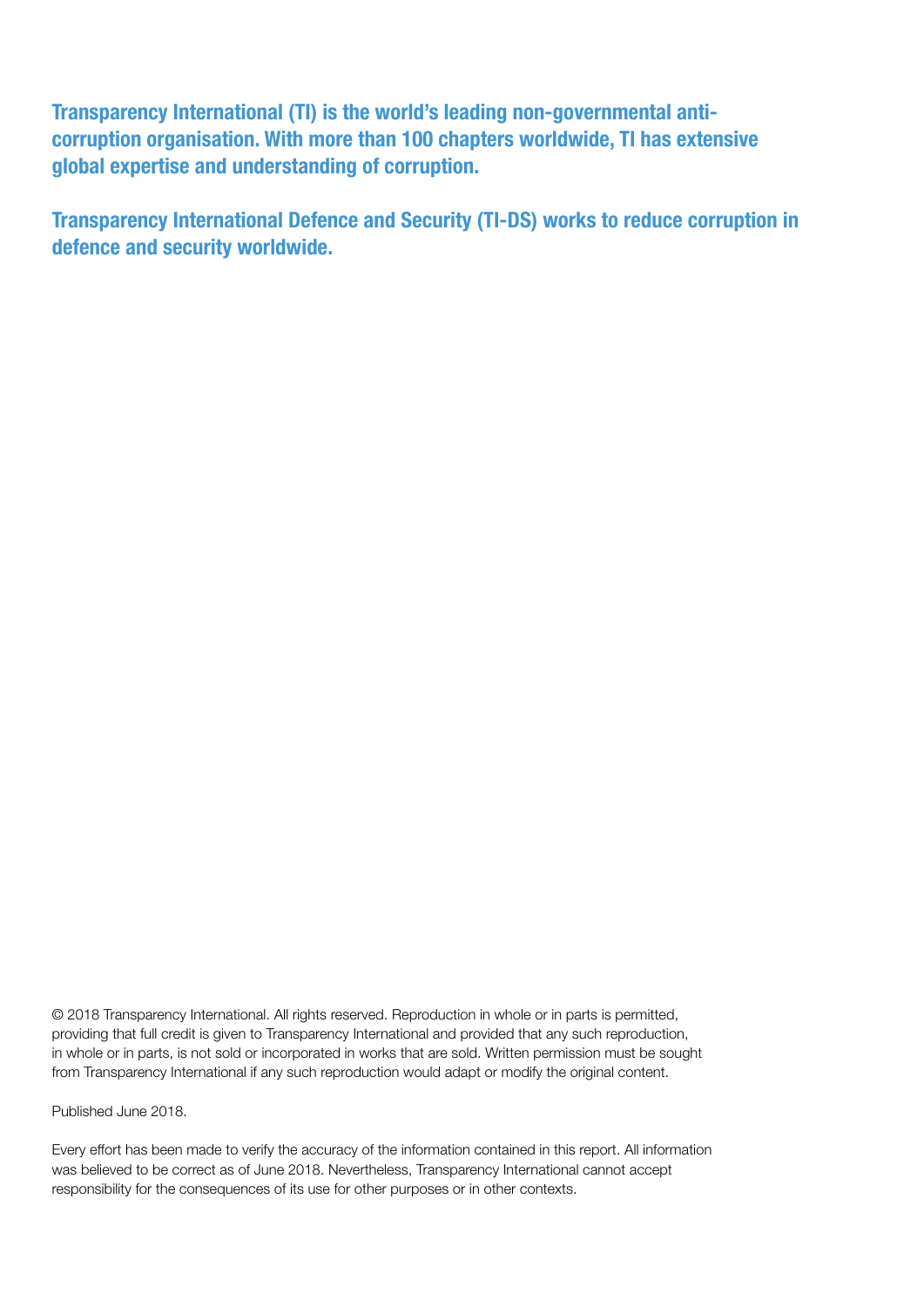Corruption undermines the success of international interventions, reducing mission effectiveness, diminishing public trust in intervention forces. Where intervention forces lack adequate oversight and control, for example, or procurement is based on the interests of a single individual or state rather than the requirements of the organisation, its ability to respond to crises suffers. International organisations are complex and political organisations, which can make ensuring accountability and oversight challenging. But where they are able to ensure that there is effective oversight of peace and military operations and corruption risks are limited, their ability to secure peace and stability will be much greater.

This tool is designed to help international organisations conducting peace or military operations assess their vulnerability to corruption, with the aim of helping institutions strengthen themselves against this risk, improve their effectiveness, and ensure their operations are in the best interest of those directly affected by them and the global public. It sets out good practice for accountability and good governance of peace or military operations conducted by international organisations, and to ensure that those operations are overseen effectively.

Drawing on the methodology of the Government Defence Anti-Corruption Index, this set of questions aim to assess levels of corruption risk and vulnerability and to enable institutions to assess how their systems compare to international good practice. It is separated into five sections: political risk, financial risk, personnel risk, operations risk, and procurement risk.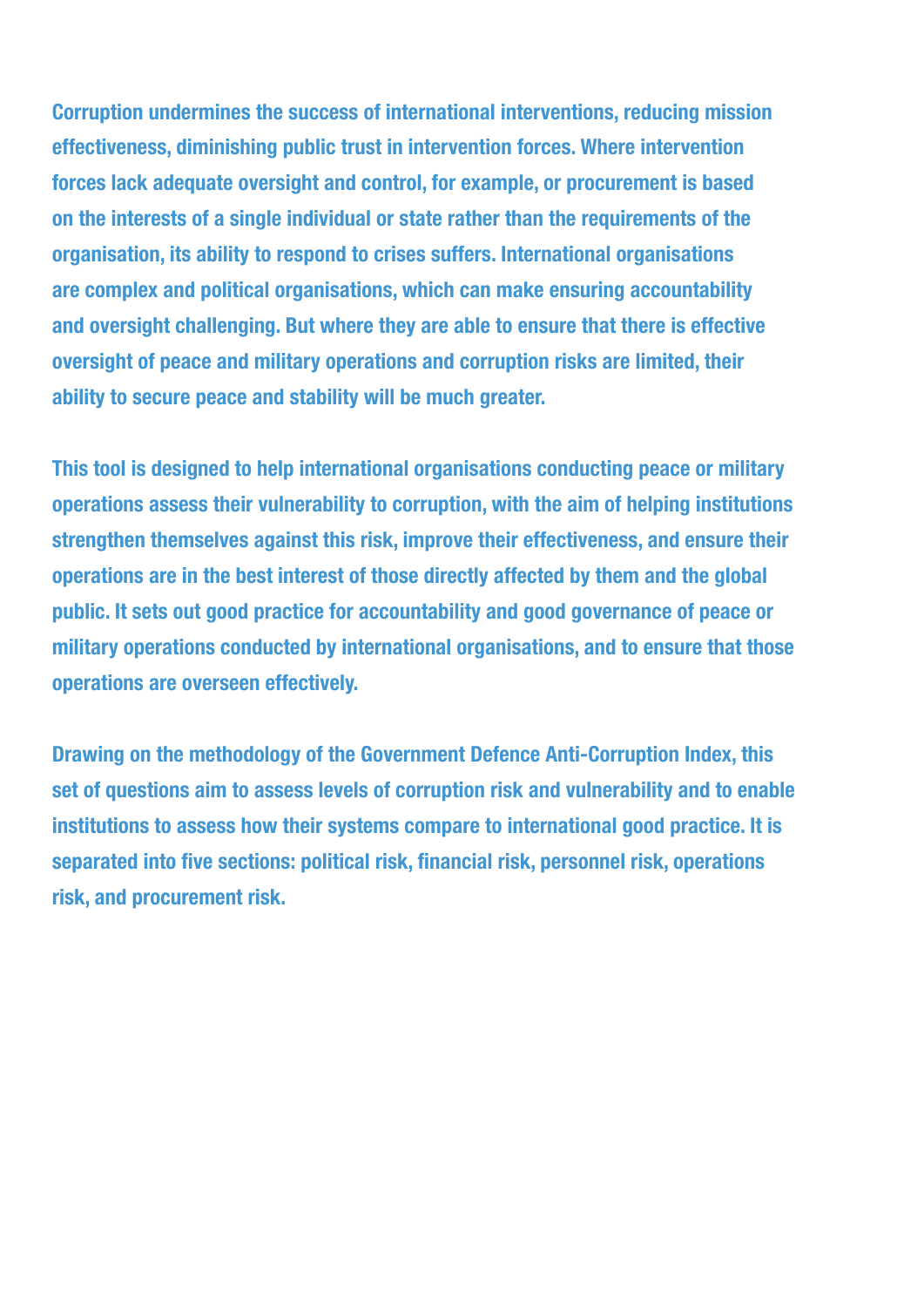# POLITICAL RISKS

If a corrupt individual or group is able to influence the policy of the organisation towards international operations to benefit the interests of an individual, group or company rather than the aims of the organisation, this is highlevel corruption.

### Key Terms

Peace and Security Policy Transparency - The process of developing peace and security policies can be manipulated or complicated in order to hide corrupt decisions and illicit enrichment; for example, if a policy approval procedure is lacking or policy decisions are not published. In the most extreme cases, corruption at the highest level might represent 'capture' of the organisation.

Budgeting - Transparency and openness in budgets for operations, and effective auditing, help ensure that expenditure is subject to scrutiny and debate, which helps prevent wasteful, compromised, or illicit spending. It is important that the sources of income streams that make up the budget are identifiable, to ensure that these sources are legitimate and are not connected to corrupt activity.

Auditing - Effective auditing ensures that decision makers and the public are provided with a clear assessment of the organisation's accounts, processes, functions and performance, and compliance with regulations.

Organised Crime - Organised crime is present in every country and is a growing transactional security threat. Increasingly technology-enabled, it does not respect national or international boundaries. Motivated by the acquisition of wealth, it is arguably beyond the power of any one agency or nation to contain effectively, and may have penetrated defence, security, and intelligence establishments.

Decision-making - Decisions about operations policy should be made in the best interests of the organisation's objectives, free from undue influence by individuals, elite groups, or companies.

| <b>Question</b>                                                                                                                                                                                                                                                                                                                                                                                                               | <b>Good Practice</b>                                                                                                                                                                                    |
|-------------------------------------------------------------------------------------------------------------------------------------------------------------------------------------------------------------------------------------------------------------------------------------------------------------------------------------------------------------------------------------------------------------------------------|---------------------------------------------------------------------------------------------------------------------------------------------------------------------------------------------------------|
| 1. Is there provision for effective and independent<br>scrutiny of overall policies on peace and security in<br>the organisation?                                                                                                                                                                                                                                                                                             | Member states have oversight and scrutiny of policies<br>on peace and security, and there is transparency about<br>the decision-making mechanism; the agreed policies are<br>transparent to the public. |
| 2. Are decisions to initiate operations made based<br>on clear criteria, clear assessment of needs, and in<br>line with the organisation's overarching objectivesIs<br>there formal provision for effective and independent<br>scrutiny of the decision to initiate an operation?<br>This might include, for example, the decision that<br>an operation is required and the development of the<br>mandate for the operation.? | Member states have oversight and scrutiny of policies<br>on peace and security, and there is transparency about<br>the decision-making mechanism; the agreed policies are<br>transparent to the public. |
| 3. Are any assessments related to mandate<br>development made publically available?                                                                                                                                                                                                                                                                                                                                           | Documents containing key recommendations and<br>justifications for mandate decisions are made publically<br>available.                                                                                  |
| 4. Are mandates established in a consultative way?                                                                                                                                                                                                                                                                                                                                                                            | Mandates are established in consultation with member<br>states and civil society and those affected.                                                                                                    |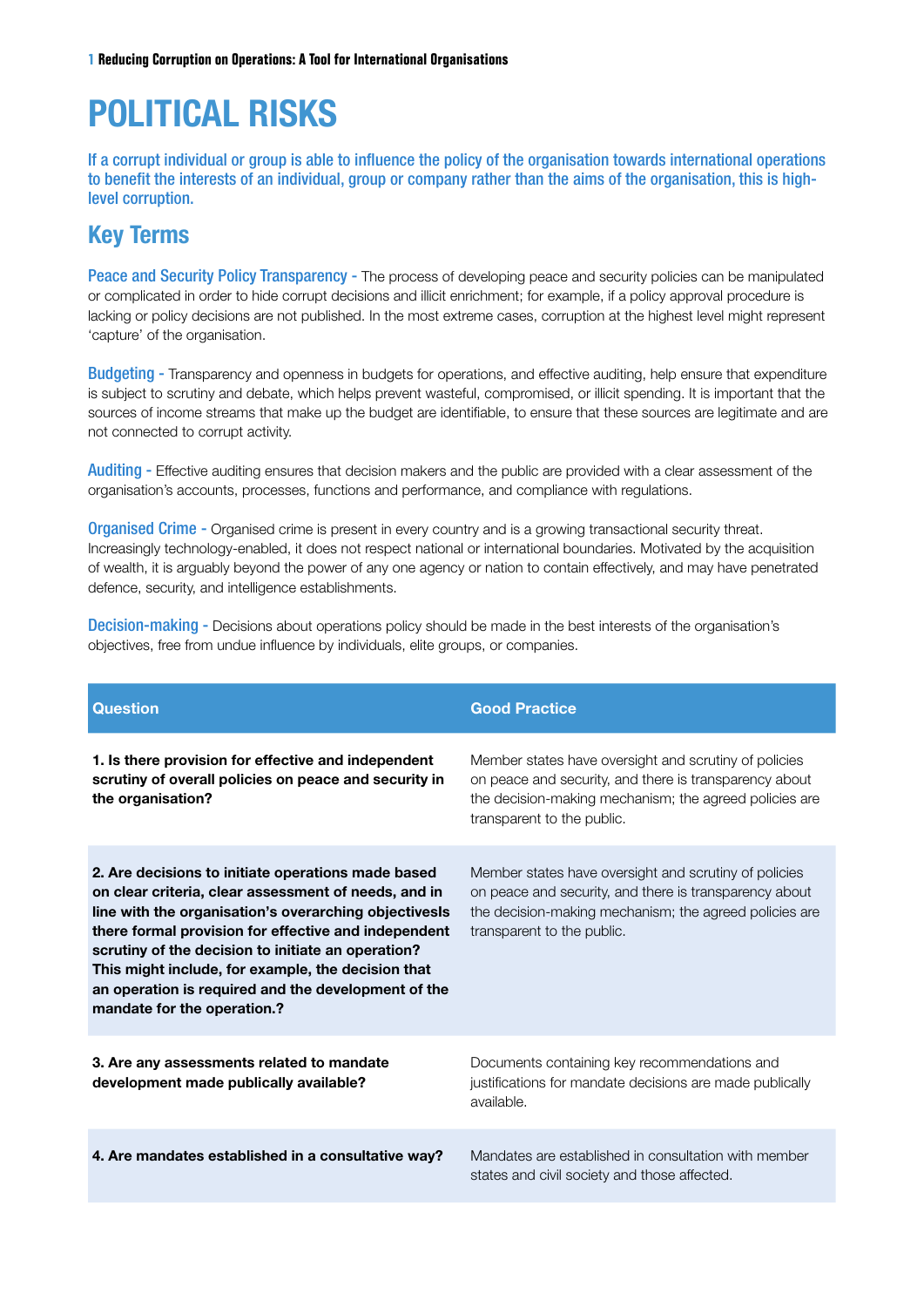| 5. Is there formal provision for effective oversight<br>of operations (including initiation, operation and<br>closure), and of the institutional bodies that carry<br>out operations?                                                                                                     | Processes are in place for oversight of operations and<br>the institutional bodies that implement them. Member<br>states are involved in these processes and outcomes of<br>deliberations and decisions are transparent.                                                                                                                                                                                                                    |
|-------------------------------------------------------------------------------------------------------------------------------------------------------------------------------------------------------------------------------------------------------------------------------------------|---------------------------------------------------------------------------------------------------------------------------------------------------------------------------------------------------------------------------------------------------------------------------------------------------------------------------------------------------------------------------------------------------------------------------------------------|
| 6. Is strategy, policy and approach related to<br>operations debated and publicly available? If there<br>is public debate, do the relevant bodies within the<br>organisation participate in this debate?                                                                                  | Material is made available to allow informed debate about<br>both general security policies of the institution and about<br>individual operations.<br>The organisation engages in regular debate with<br>academia, opinion-formers, and CSOs about defence<br>issues in collaborative ways. The organisation co-<br>organises discussions with independent think tanks or<br>civil society organisations, or through joint media briefings. |
| 7. Is there a policy, or is there evidence of, openness<br>towards civil society organisations (CSOs) when<br>dealing with issues of corruption?                                                                                                                                          | There is a policy that requires the organisation to be open<br>towards CSOs (NGOs, think tanks, academia, media) and<br>there are mechanisms established to enable this.                                                                                                                                                                                                                                                                    |
| 8. Is there an openly stated and actively<br>implemented anti-corruption policy for operations?                                                                                                                                                                                           | There is an openly stated and actively implemented anti-<br>corruption policy for operations, that takes into account<br>1) corruption in the host nation space (including political<br>and strategic risks;<br>2) corruption within the operation;<br>3) matters affecting TCNs/TPNs                                                                                                                                                       |
| 9. Are there independent, well-resourced, and<br>effective institutions within the organisation tasked<br>with building integrity and countering corruption<br>in peace operations and political missions? How<br>do these institutions communicate, influence and<br>impact one another? | There are well-resourced, and effective institutions<br>within the organisation tasked with building integrity and<br>countering corruption in peace operations and political<br>missions. These include institutions which are outside the<br>chain of command of the body conducting the operation/<br>mission. There is transparency and clarity of the roles of<br>each.                                                                |
| 10. Does the public in areas affected by peace/<br>military operations trust the organisation to tackle<br>the issue and risks of bribery and corruption in their<br>operations?                                                                                                          | The public in areas affected by peace/military operations<br>believe that there is a clear commitment from the defence<br>establishment that bribery and corruption are not<br>acceptable and must be prosecuted, and that their efforts<br>to tackle the problem are sincere and effective.                                                                                                                                                |
| 11. Are there regular assessments of the areas of<br>greatest corruption risk for staff and personnel<br>on peace/military operations, including those of<br>contributing countries, and are the findings used as<br>inputs to the anti-corruption efforts?                               | Corruption risks are clearly identified. Departments and<br>missions conduct their own risk assessments in a process<br>that reflects a culture of corruption risk assessment.<br>Assessments should be conducted in line with the<br>requirements of a particular environment, but should take<br>place at least on an annual basis.                                                                                                       |
|                                                                                                                                                                                                                                                                                           | Risk assessment findings are used to develop and<br>regularly update the anti-corruption policy and institutional<br>action plans.                                                                                                                                                                                                                                                                                                          |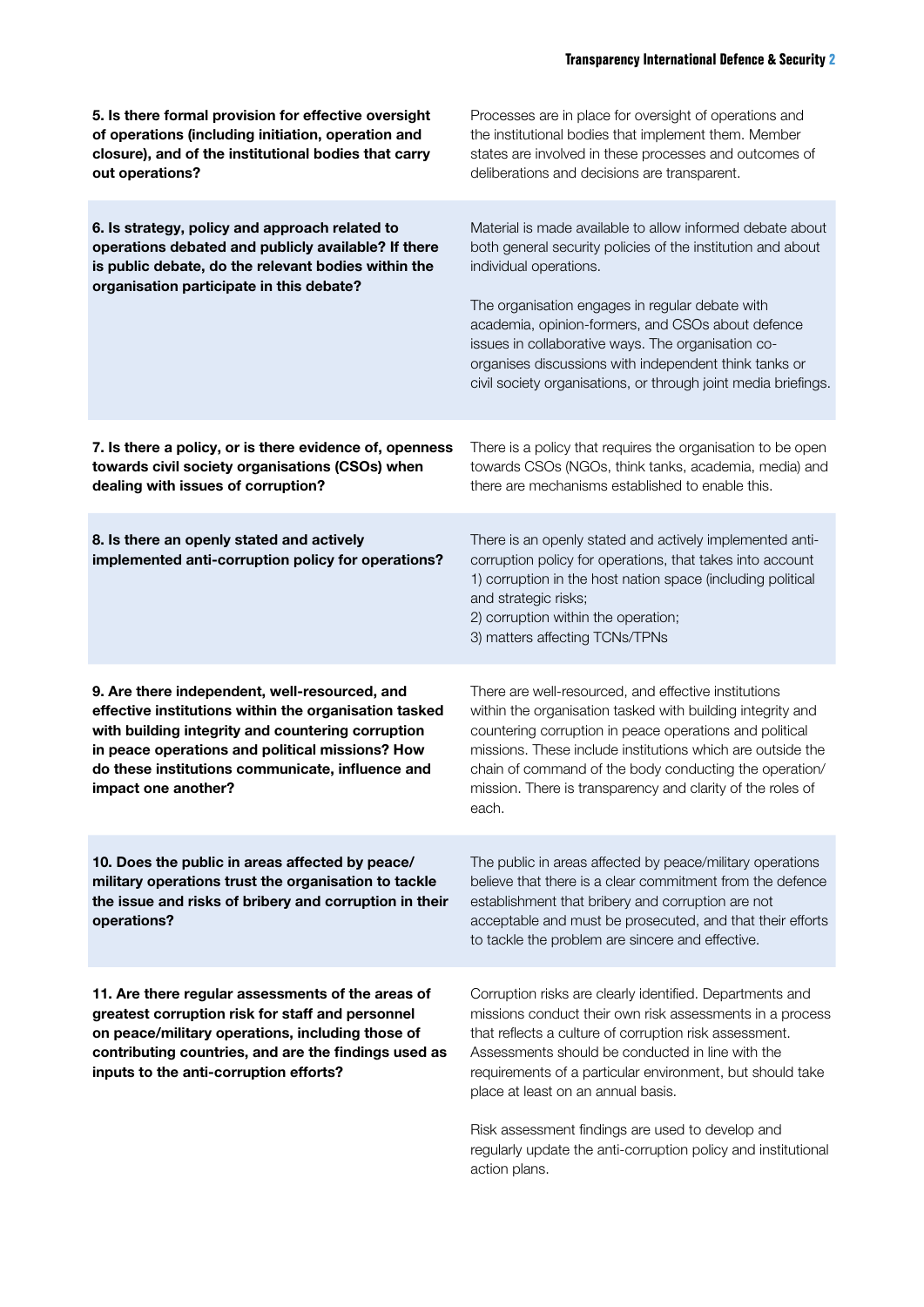| 12. Is there a clear process for acquisition planning<br>for operations, including provisions for oversight? Is<br>the process publicly available?                                                                                                                           | Processes are in place to forecast the organisation's<br>requirements for equipment/services and how gaps will<br>be filled (taking account of contingent-owned equipment).<br>Connections between specific purchases and strategic<br>requirements are made explicit. Information is publically<br>available, and includes justification of purchases, lines of<br>responsibility, timelines, mechanisms, and outcomes.<br>There are strong external oversight functions that assess<br>the acquisition plans, their legitimacy and likelihood that<br>plans are going to function properly. Member states are<br>involved in oversight of acquisition planning. |
|------------------------------------------------------------------------------------------------------------------------------------------------------------------------------------------------------------------------------------------------------------------------------|-------------------------------------------------------------------------------------------------------------------------------------------------------------------------------------------------------------------------------------------------------------------------------------------------------------------------------------------------------------------------------------------------------------------------------------------------------------------------------------------------------------------------------------------------------------------------------------------------------------------------------------------------------------------|
| 13. Is the budget for peace/military operations<br>transparent, showing key items of expenditure? Is<br>it sufficiently detailed to be overseen by member<br>states?                                                                                                         | The budget contains comprehensive and disaggregated<br>information on expenditure across functions. Information<br>includes personnel (salaries, allowances), training,<br>construction, procurement/acquisitions, maintenance of<br>equipment, disposal of assets, reimbursement to TCN/Ps,<br>and administrative expenses. Member states are given a<br>budget proposal at least 2 months before the start of the<br>budget year.                                                                                                                                                                                                                               |
| 14. Is there an appropriate body responsible for<br>budget scrutiny and analysis in an effective way,<br>and is this body provided with detailed, extensive,<br>and timely information on the buget?                                                                         | There is a committee (or committees) or similar institution<br>with extensive formal rights of scrutiny of the peace and<br>security operations budget. The committee (or similar<br>institutions) has the power to scrutinise any aspect<br>of budget and expenditures. The committee(s) is in a<br>position to require expert witnesses to appear in front of it.                                                                                                                                                                                                                                                                                               |
| 15. Is the approved budget for peacekeeping/<br>military operations made publicly available? In<br>practice can the public, civil society, and the media,<br>obtain detailed information on the budget?                                                                      | The approved peace and security operations budget<br>is proactively published for the public in disaggregated<br>form. It is accompanied by an explanation of the budget<br>intended for experts, as well as a concise summary with<br>clear language for non-experts.<br>Information requested by member states and the media<br>about the peace and security operations budget is<br>provided in a timely fashion, without systematic and<br>unjustifiable delays.                                                                                                                                                                                              |
| 16. Do peacekeeping/military operations derive<br>income from sources that are not sanctioned by<br>member states, and if so are they published and<br>scrutinised? (This off-budget income might include<br>gifts in kind, revenue from sale of services or goods,<br>etc.) | If such income exists, there is full publication of all sources<br>of income, the amounts received, and the allocation<br>of this income. Mechanisms of scrutiny are in place<br>administered centrally, and the internal audit office within<br>the institution.                                                                                                                                                                                                                                                                                                                                                                                                 |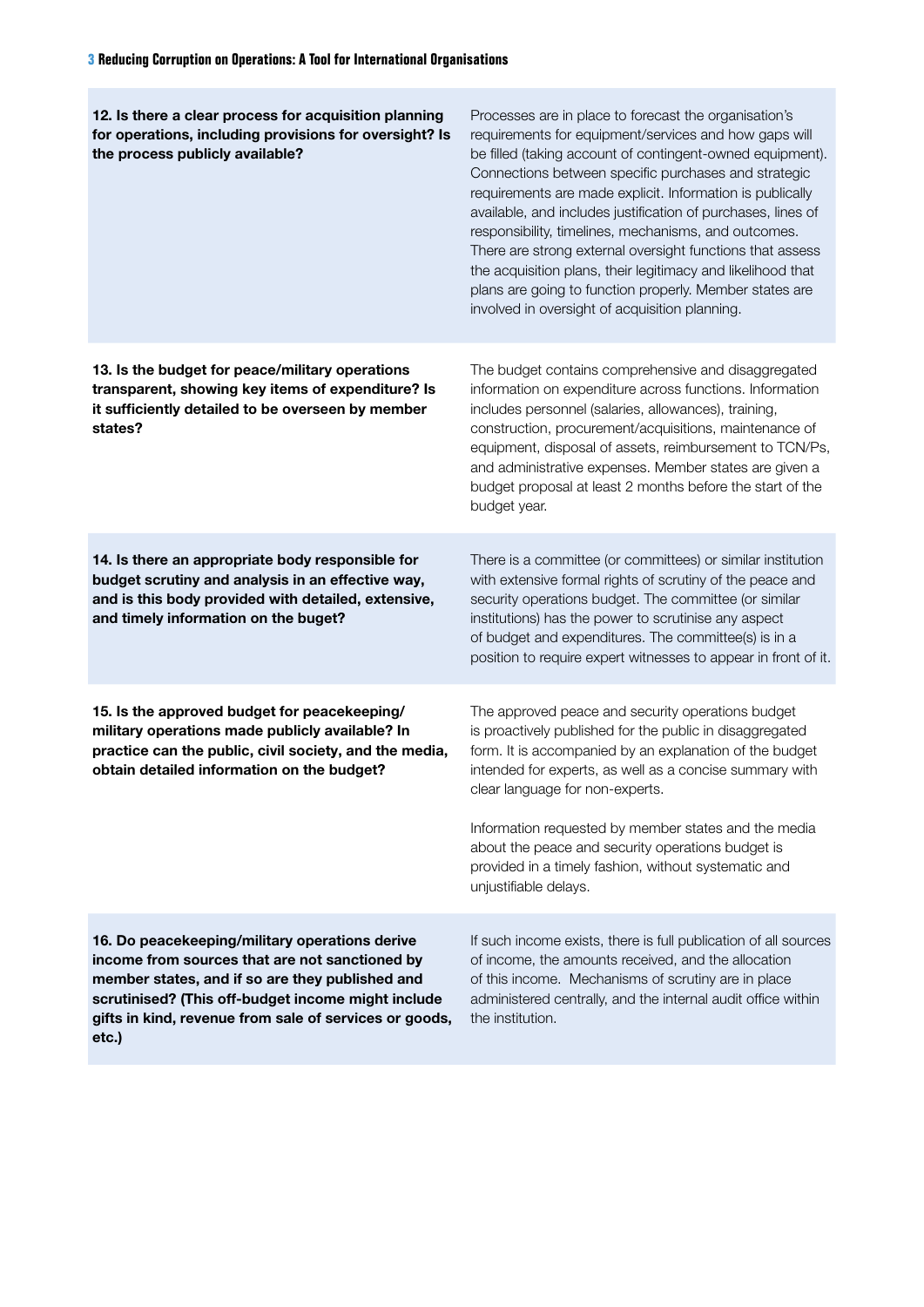17. Is there an effective internal audit process for expenditure on peacekeeping/military operations (HQ, operational)? Is this transparent, conducted by appropriately skilled individuals and subject to member state oversight?

The internal audit unit engages in ongoing reviews of peacekeeping/military operations and political missions' expenditures and has the flexibility to build its own work programme for the year. Staff expertise is appropriate (e.g. there is low staff turnover rate). Its findings are valued by the leadership of the organisation.

Oversight occurs for sensitive or critical issues. Member states are provided with non-redacted reports.

The organisation regularly addresses audit findings in its practices.

The external audit unit has the mandate to review peace operations and political missions, and regularly audits spending in a formal, in-depth process. Both financial audits and performance audits (value for money) of

The external audit unit is independent of the organisation's

executive departments. It has its own budget (e.g. passed by member states rather than the organisation's

spending are conducted.

leadership).

18. Is there effective and transparent external auditing of expenditure on peace/military operations? If so, is this external to the organisation or a separate body within the institution? If the latter, does this body have independence from the decision-making body, and is this body, and its budget protected?

> External audit information is published proactively and is accessible, and is provided within a reasonable timeline and in detail (e.g. including analysis on audited accounts, oral briefings, expert advice, investigative work).

The organisation regularly addresses audit findings in its practices.

The organisation is aware of the riskof the pentration of organised crime in conflict areas and peace/military operations, and is taking action, or would be in a position to take action quickly should organised criminal activity

19. Is there evidence of penetration (for example, through media investigations or other reports), of a penetration of organised crime into relevant bodies, and at operational level? If no, is there evidence that the institution is alert and prepared for this risk?

take place. The issue is included in the anti-corruption policy. 20. Is there a body that conducts investigations of corruption and organised crime within the bodies

responsible for peace/military operations? Is there a process for this body to refer cases to law enforcement bodies, and is this process effective? There is a capability within the organisation and its missions to investigate corruption and involvement within organised crime.

The organisation/missions have the capability to refer cases to law enforcement bodies, either in the host nation or the troop contributing country.

The host nation/troop contributing countries have the judicial and law enforcement capability to process the case in accordance with international norms. The organisation/mission follows up on cases to track progress and outcomes.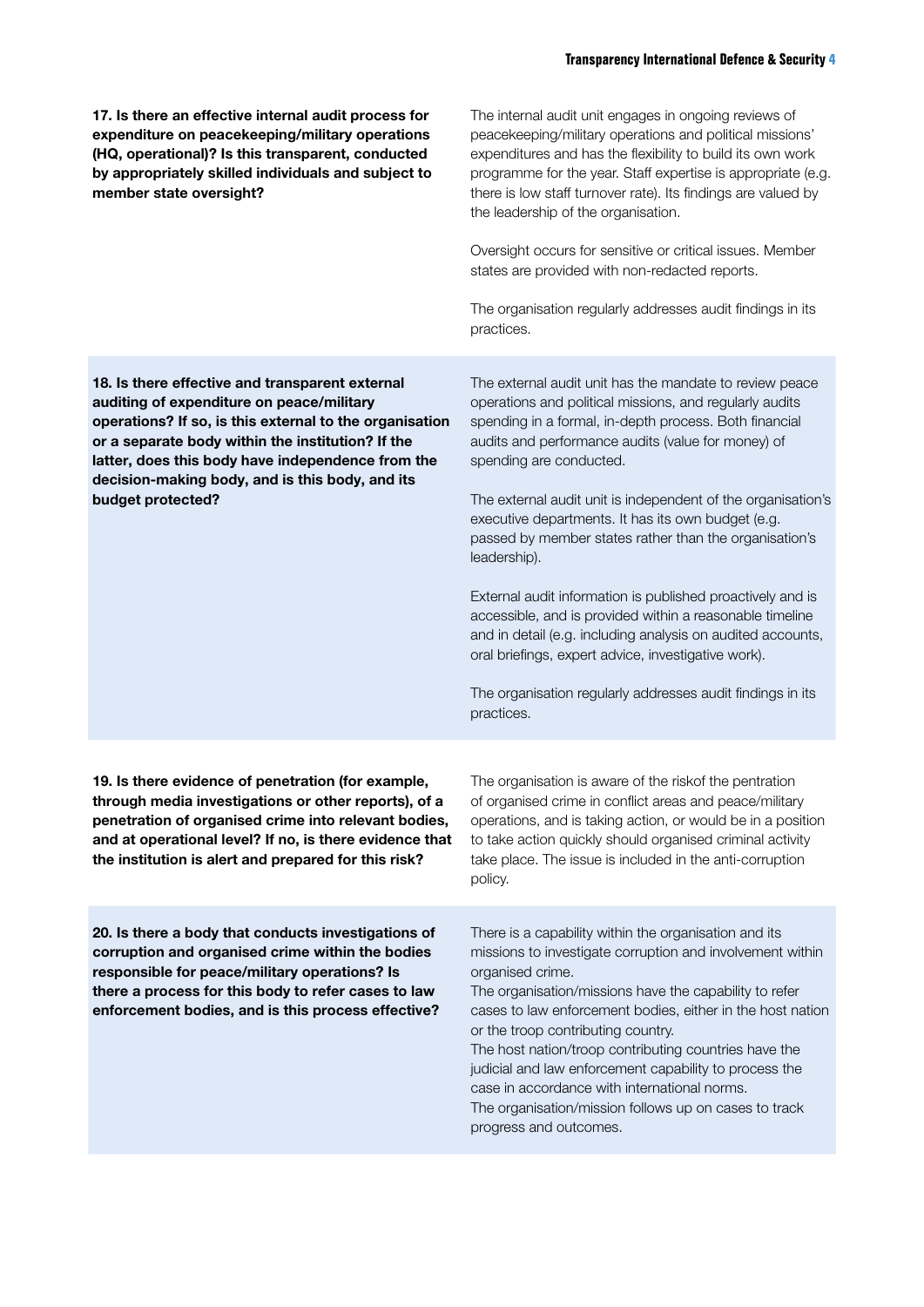21. If lobbying occurs (e.g. by businesses or other outside actors) in relation to peace operations policy and mandate decision-making, is this wellrecorded and transparent? The organisation's relevant departments and member states are required to regularly publish and update records of lobbying meetings by specifying the details and frequency of interactions with lobbyists. They are also required to publish any conflicts of interest risks that have been identified and the mitigating actions taken. Oversight bodies are able to investigate conflicts of interest. 22. Are senior positions within peace/military operations filled on the basis of objective selection criteria, and are appointees subject to investigation of their suitability and prior conduct? Senior positions within peace/military operations are subject to objective selection criteria. There is no opportunity for intervention by third parties that may result in selection bias or undue influence in the selection of candidates. There is full investigation of candidates' suitability through vetting of their prior conduct.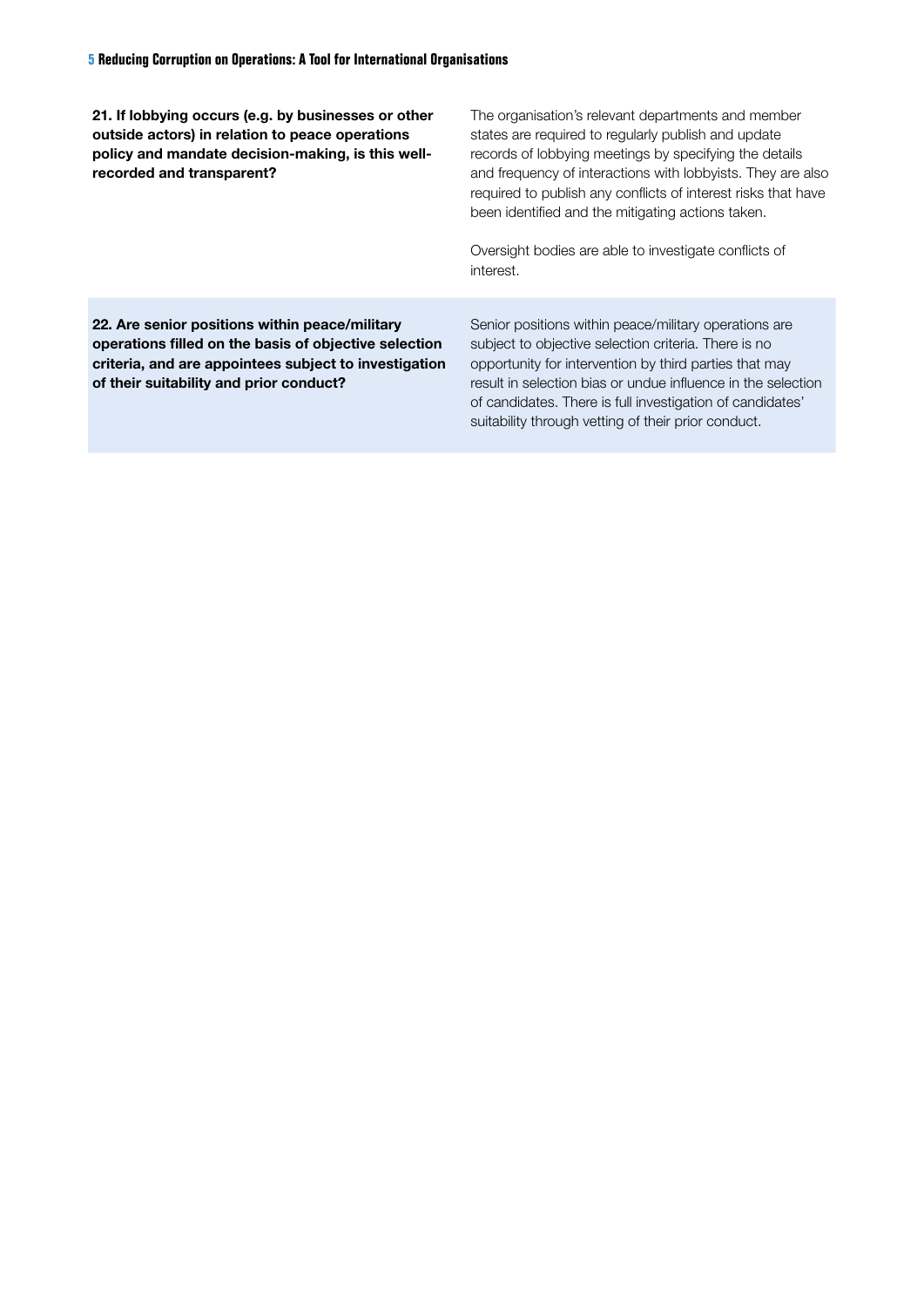# FINANCIAL RISKS

In any organisation or department, sound management of assets, with timely and efficient accounting systems, is one of the most powerful devices for maintaining integrity. The better the systems in place, the less opportunity there will be for corruption. As well as providing opportunity for fraud, a poor and disconnected accounting system makes it easy to conceal irregularities. Even if irregularities are found, poor accounting makes it impossible to identify those responsible, and hold them to account.

# Key Terms

Asset disposals - Asset disposals are a common category for corrupt management. This can occur through the misappropriation or sale of property portfolios and surplus equipment. Even large assets can be poorly controlled and easy to sell off corruptly or undervalued.

Budgets - Budgets for peace and security operations are a perennially difficult issue, and are open to abuse because they can be unpredictable, developed under pressure to act quickly, and complex to manage and distribute. A crucial ingredient in the creation of accountable organisations is an effective and transparent process of allocating, managing, and overseeing their resources.

Links to Businesses - Where decision-makers have links to businesses, particularly where there is no transparency on those links, it can lead to corruption.

Illegal private Enterprise - Misuse of military power in order to create personal wealth through businesses - for example, selling protection services - is a form of corruption.

| <b>Question</b>                                                                                                                                                                                                                                                                                       | <b>Good Practice</b>                                                                                                                                                                                                                                                                                                                                                                                                                                                                                                                                                    |
|-------------------------------------------------------------------------------------------------------------------------------------------------------------------------------------------------------------------------------------------------------------------------------------------------------|-------------------------------------------------------------------------------------------------------------------------------------------------------------------------------------------------------------------------------------------------------------------------------------------------------------------------------------------------------------------------------------------------------------------------------------------------------------------------------------------------------------------------------------------------------------------------|
| 23. How effective are controls over the disposal of<br>assets, and is information on these disposals, and<br>the proceeds of their sale, transparent? Do these<br>processes and controls cover asset disposal by<br>host nations, TCCs, and member states that have<br>donated equipment or supplies? | There is a clear policy or regulatory process related<br>to disposal of assets, and there is an internal unit<br>responsible for advising or overseeing the procedures,<br>e.g., internal audit. There is a coordinating body within<br>the organisation that is responsible for aggregating<br>disposal database reports. Comprehensive information<br>is published, including specific details on the items that<br>are being sold (location, timing, type of item, etc.) The<br>financial results of disposals are publicly available and they<br>are comprehensive. |
| 24. Is independent and transparent scrutiny of asset<br>disposals conducted by the organisation, and are<br>the reports of such scrutiny publicly available?                                                                                                                                          | An audit body independent of the departments<br>overseeing asset disposals scrutinises asset disposals<br>that take place, and comprehensive audit reports detailing<br>findings are made public and accessible.                                                                                                                                                                                                                                                                                                                                                        |
| 25. What, if any, percentage of expenditure in the<br>budget year is dedicated to spending on secret<br>items relating to peace operations?                                                                                                                                                           | One per cent or less of expenditure is dedicated to secret<br>items. $(?)$                                                                                                                                                                                                                                                                                                                                                                                                                                                                                              |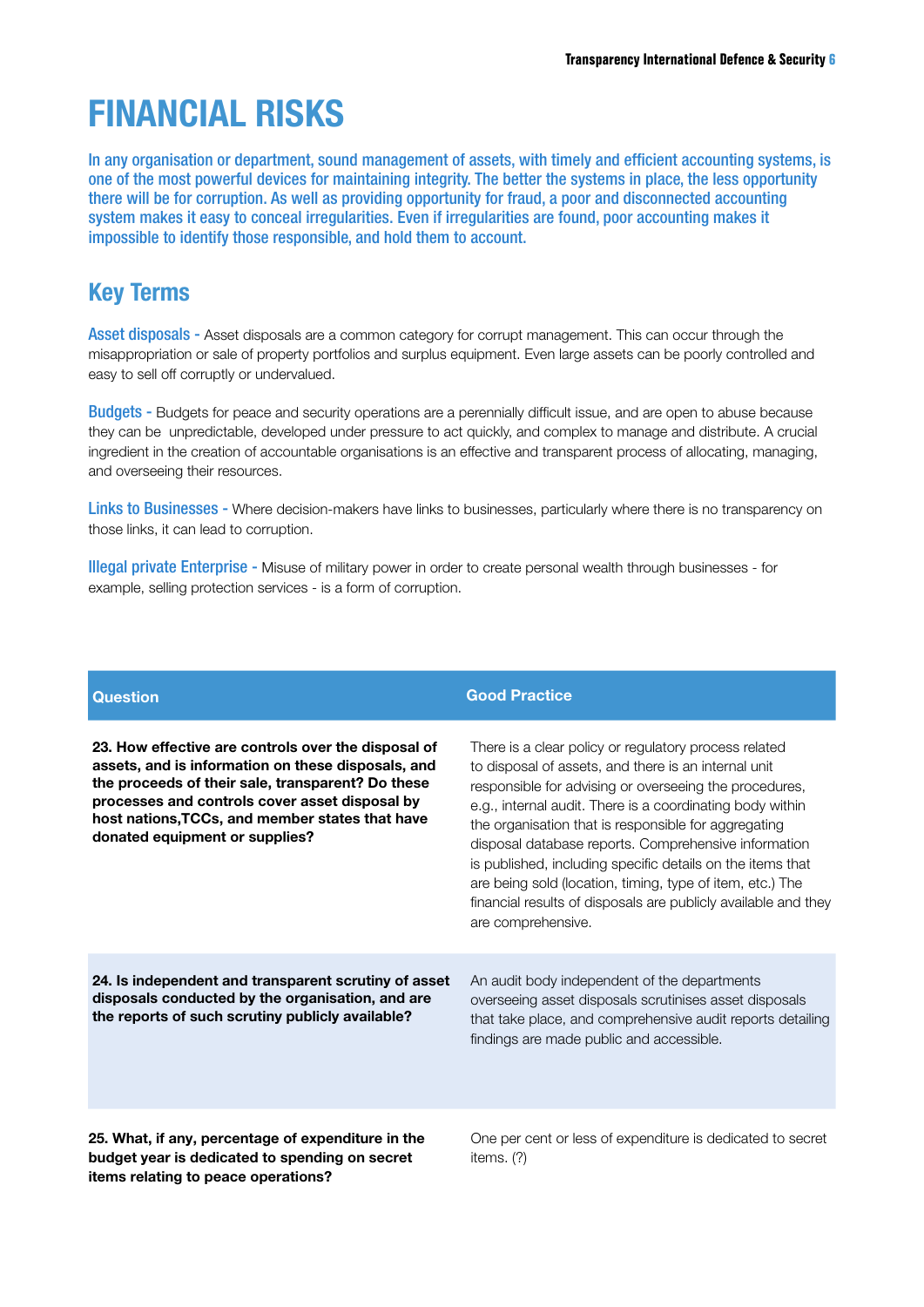| 26. Are member states or appropriate oversight<br>bodies given full information for the budget year<br>on the spending of all secret items (if any) relating<br>to operations? Are they given information on all<br>spending?                                                                                                                                                                                                                                          | Member states or appropriate oversight bodies are<br>provided with extensive information on all spending on<br>secret items, if any, which includes detailed, line item<br>descriptions of all expenditures, and disaggregated data.                                                                                                                                                                                                                                                                                                                                                                                                                                                                                                                                                              |
|------------------------------------------------------------------------------------------------------------------------------------------------------------------------------------------------------------------------------------------------------------------------------------------------------------------------------------------------------------------------------------------------------------------------------------------------------------------------|---------------------------------------------------------------------------------------------------------------------------------------------------------------------------------------------------------------------------------------------------------------------------------------------------------------------------------------------------------------------------------------------------------------------------------------------------------------------------------------------------------------------------------------------------------------------------------------------------------------------------------------------------------------------------------------------------------------------------------------------------------------------------------------------------|
| 27. Are audit reports of the annual accounts of<br>bodies related to peace/military operations subject<br>to member state scrutiny and debate?                                                                                                                                                                                                                                                                                                                         | Member states are provided with detailed audit reports<br>related to peace/military operations. Audit reports examine<br>all expenditures (major and minor), compare expected to<br>actual impact, and include strategic recommendations<br>linked to weaknesses or challenges. Member states<br>debate and ask questions about the findings and the<br>incorporation of audit recommendations.                                                                                                                                                                                                                                                                                                                                                                                                   |
| 28. Are off-budget expenditures permitted within,<br>and for the initiation of, peace/military operations?<br>If so, are they exceptional occurrences that are well<br>controlled? In practice are there any off-budget<br>military/peacekeeping expenditures? If so, does<br>evidence suggests this involves illicit (economic)<br>activity?                                                                                                                          | All peace/military operation expenditure is recorded in<br>the official budget. If there are exceptions (for example,<br>for emergency expenditure), there is a clearly stated<br>manner in which they are recorded. In practice, off-budget<br>expenditures are rare.                                                                                                                                                                                                                                                                                                                                                                                                                                                                                                                            |
| 29. Are mechanisms for classifying and accessing<br>information about operations (including mandate<br>process, funding, budget, audit, impact) effective?                                                                                                                                                                                                                                                                                                             | There is policy and guidelines that clearly stipulate: 1) how<br>the public can access or request peace/military operations<br>related information produced by UN bodies; 2) what<br>information is and is not available 3) how those decisions<br>are reviewed internally by the organisation 4) how classified<br>information is categorised 5) how the public can appeal<br>those decisions 6) that there is an active, accessible,<br>independent appeal or review body to review access to<br>information decisions. The organisation operates a system<br>of classification of information under a clear regulatory<br>framework to ensure that information is adequately<br>protected. The public is able to access information<br>regularly, within a reasonable timeline, and in detail. |
| 30. Is there evidence that actors/bodies within the<br>organisation (and/or personnel and/or member<br>states) have beneficial ownership of commercial<br>businesses that relate to peace/military operations<br>(e.g. suppliers of equipment to the organisation,<br>or major companies in host nations)? If so, how<br>transparent are details of the operations and<br>finances of such businesses? Are these interests<br>publicly stated and subject to scrutiny? | There is no beneficial ownership of commercial businesses<br>that relate to peace/military operations by actors within<br>the organisation, or where beneficial ownership exists, the<br>benficial owners subject their financial statements to an<br>independent external audit, based on relevant international<br>auditing standards. Full audit details are available to<br>member states.                                                                                                                                                                                                                                                                                                                                                                                                    |
| 31. Are businesses or private sector links with<br>the organisation's actors/institutions subject to                                                                                                                                                                                                                                                                                                                                                                   | There are no businesses or private sector links with actors/<br>departments in the organisation responsible for peace/                                                                                                                                                                                                                                                                                                                                                                                                                                                                                                                                                                                                                                                                            |

transparent independent scrutiny at a recognised international standard? If so, what is this standard, what form does the scrutiny take, and how is it effective?

military operations, or where these links exist, the relevant actors subject their financial statements to an independent external audit, based on relevant international auditing standards. Full audit details are available to the public.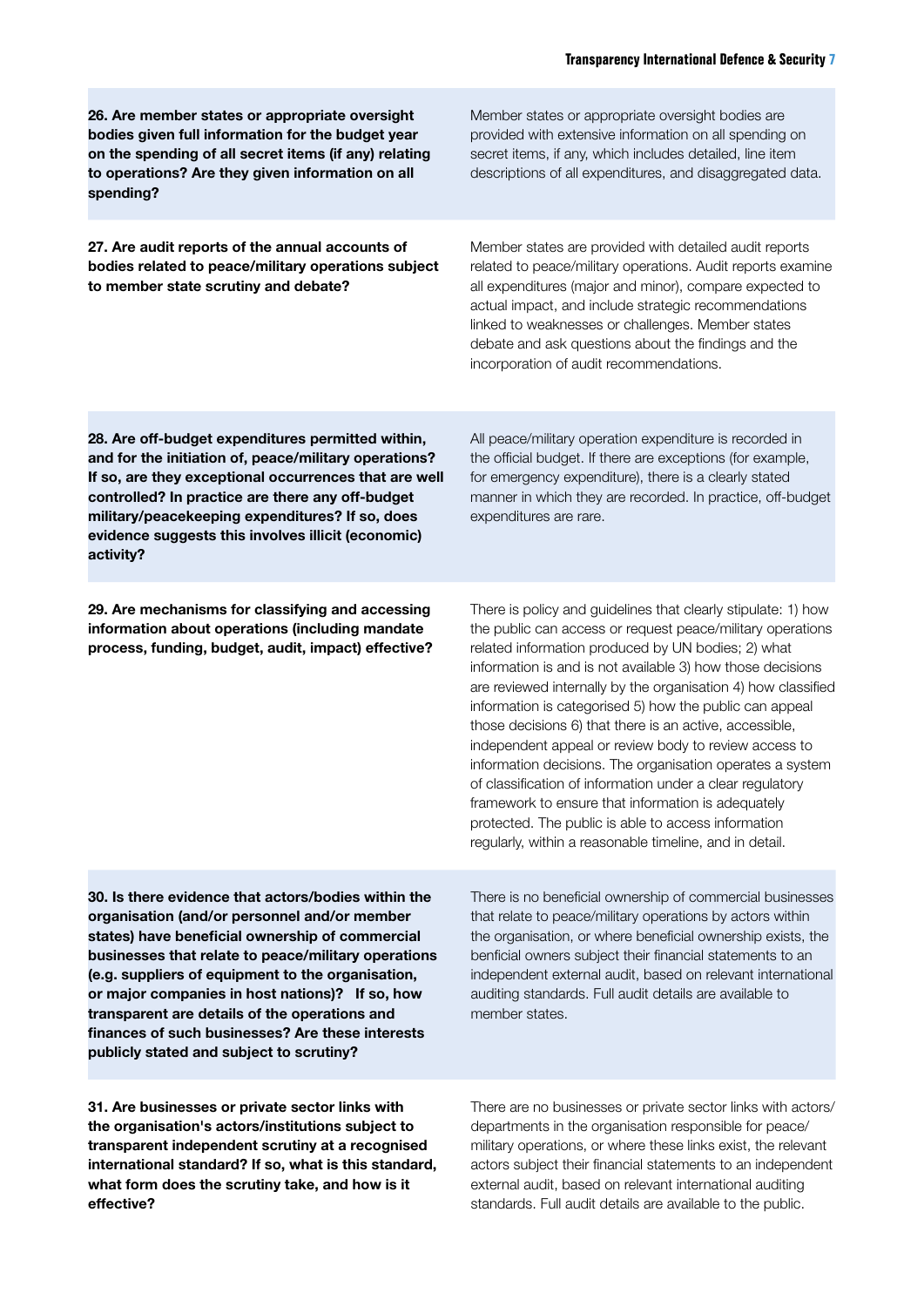32. Is there evidence of unauthorised private enterprise by the organisation's employees or contractors on peace operations, and is there guidance to control against their engagement in such enterprises? If so, what is the organisation's response? How does it audit, monitor and identify such behaviour?

The organisation strictly forbids any unauthorised private enterprise, with appropriate sanctions in place to deal with offenders. Unauthorised private enterprise does not occur.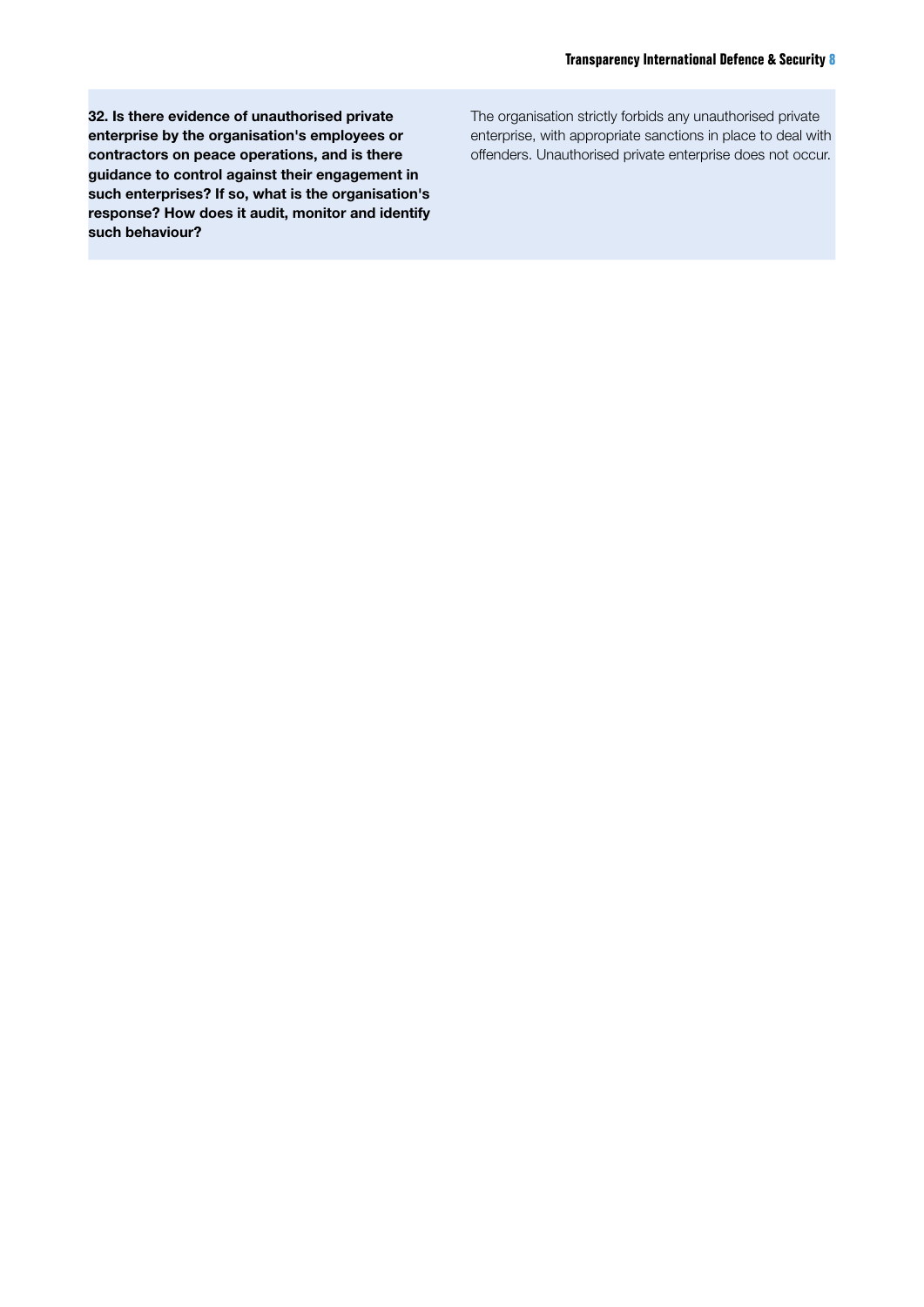# PERSONNEL RISKS

Personnel can abuse their positions for personal gain or fall victim, directly or indirectly, to others' corruption. Personnel and recruitment processes are particularly susceptible to corruption, especially if it is endemic throughout an institution. The most common effect of corruption in personnel is that it undermines the confidence of staff, making them increasingly prone to participating in or condoning corrupt practices. Staff with trust in the establishment they work for is key to the effective functioning of the armed forces and defence and security establishments.

### Key Terms

Values and leadership committment. - For top officials and officers themselves, leadership behaviour requires committed and visible engagement by strong role models. They, in turn, need feedback through honest and objective assessment through, for example, third parties and opinion surveys. When leaders engage in corruption themselves, or knowingly permit it, the integrity of the organisations they lead is greatly compromised.

Payroll, Promotions, Appointments, Rewards. - Areas of particular concern include corruption involving skimming and misdirection of the payroll, favours in appointments, and misuse of reward and discipline processes. Rewarding those who can pay, giving positions or money to those who haven't earned it, and sabotaging others to preserve power are unethical practices that undermine international organisations

Troop engagement - The terms and processes through which troop contributing countries are engaged should be transparent and fair to avoid a particular country or individual from engaging TCCs in their interest.

Salary Chain - The salary chain is the long link from the national treasury right down to payment to the individual soldier. In many corrupt environments those funds are stolen or diverted en route, so that far less of the due amount finally reaches the soldier.

Values and Standards - Tackling corruption requires attention to the values and ethical behaviour of troops, officers and officials. Building a strong ethical culture of adherence to policies, rules, and guidelines minimises corruption risk.

Small Bribes and Favours - Many citizens' experience of corruption is likely to be in the payment of small bribes in daily life. These might include payments for speeding up administrative procedures, bribes at checkpoints or payments to avoid predatory police. Policymakers who put in place a plan that focuses only on high-value corruption are unlikely to succeed; the general public needs to see benefit at a local level.

33. Does the organisation publicly commit, through, for example, speeches, media interviews, or political mandates, to anti-corruption and integrity measures?

### **Question Good Practice**

There is a clear commitment to anti-corruption and integrity measures by the leadership of the organisation. Internal commitment is demonstrated through proactive anti-corruption measures, and regular communications about integrity from top level officials. Public commitment is demonstrated through interviews with journalists and CSOs, and statements at events and conferences. Anticorruption is part of public talking points for top level officials, with explicit reference to integrity and good defence governance, and management of corruption risks. These activities are supported by member states.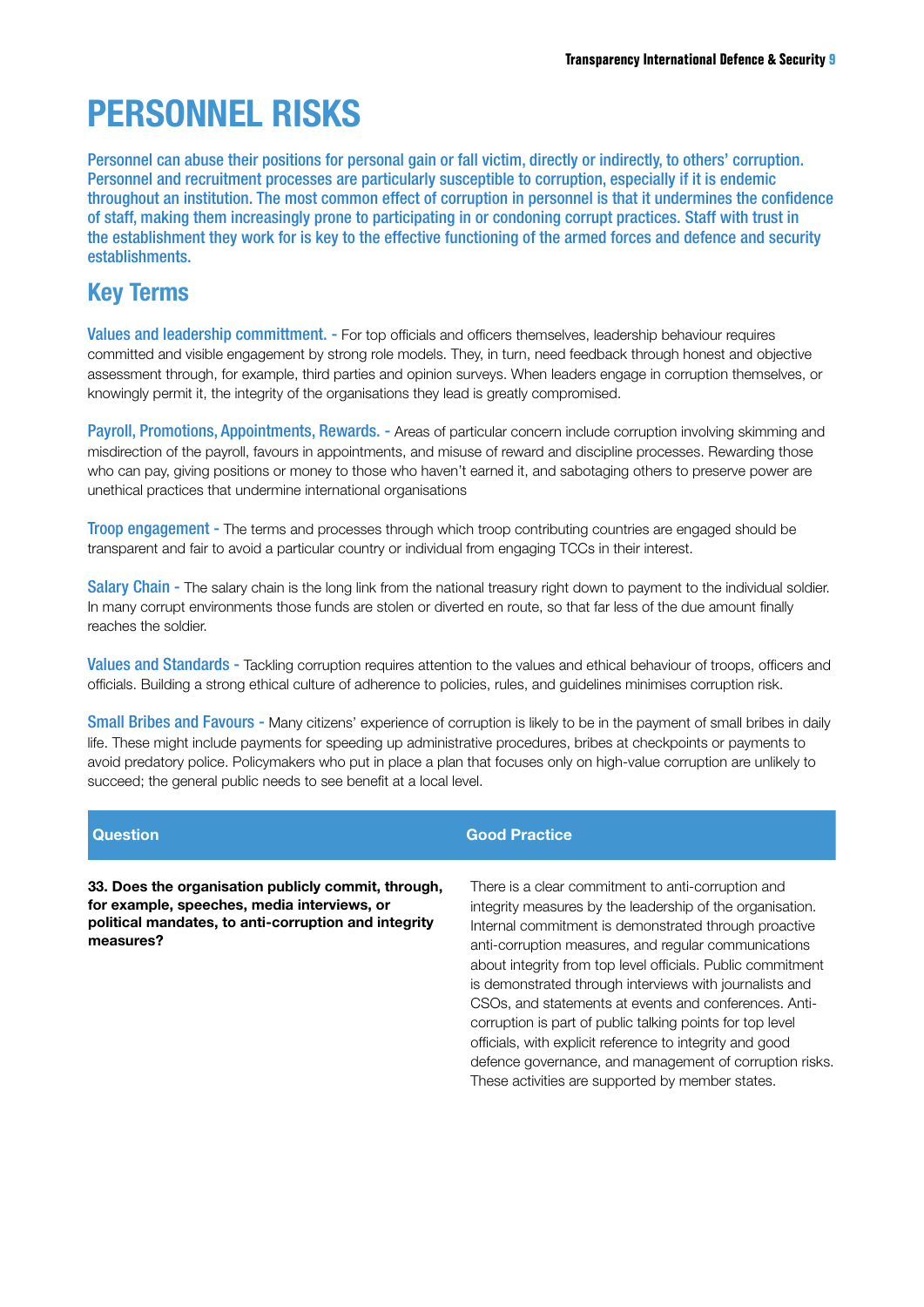34. Are there effective measures in place for personnel found to have taken part in forms of bribery and corruption, and is there evidence of these measures being carried out? This includes oversight and leadership roles.

Cases are investigated through formal processes and without political influence.There are a range of clearly defined offences that clearly apply to all personnel. These offences cover (at a minimum) offering, giving, receiving, or soliciting of any item of value to influence the actions of an official or other person in charge of a public or legal duty. Possible sanctions include dismissal, and referral to law enforcement bodies in host nation/troop countries.

35. Is whistleblowing encouraged and are whistleblowers in operations, and at headquarters, afforded adequate protection from reprisal for reporting evidence of corruption, in regulations and in practice?

Internal regulations on whistleblowing and reporting corruption exists and is applicable to military and official personnel. There is explicit reference to protection of whistleblowers, including: protection of identity, protection against retribution, reversed burden of proof regarding retaliation, waiver of liability for the whistleblower, no sanctions for misguided reporting, right of the whistleblower to refuse participation in wrongdoing. Whistleblowing is actively encouraged through training, information, and guidance on the reporting of corruption and protections for whistleblowers. There is a wellresourced independent unit that handles claims, and institution-wide campaigns about whistleblowing that covers personnel at all levels. Officials and personnel are confident that adequate protections (and protection of identity) are provided for whistleblowers and individuals reporting corruption claims.

36. Is special attention paid to the selection, time in post, and oversight of personnel in sensitive positions, including officials and personnel in procurement, contracting, financial management, and commercial management?

37. Is the number of personnel related to peace/ military missions accurately known and publicly available?

Special attention is paid to personnel in sensitive positions, i.e., individuals with significant autonomy over personnel, resources, and the policies/plans that determine them. This includes decision-making power in procurement, recruitment, contracting, financial and commercial management. There is an open recognition that certain positions are sensitive, and procedures limit conflicts of interest with revolving door limitations and stringent vetting. Standard appointment/recruitment processes are followed for particular technical competencies.There is internal oversight in the organisation to scrutinise appointment and promotion decisions of personnel in sensitive positions.

The number of civilian and military personnel is updated on at least a quarterly basis and made available publicly, disaggregated by rank bracket.

38. Are pay rates and allowances for civilian, military and other personnel working in peace/military operations (HQ and operations) openly published?

Pay rates for all civilian and military personnel are openly published and publicly accessible, disaggregated by rank. Allowances for all civilian and military personnel are openly published, including criteria for eligibility and calculation methods.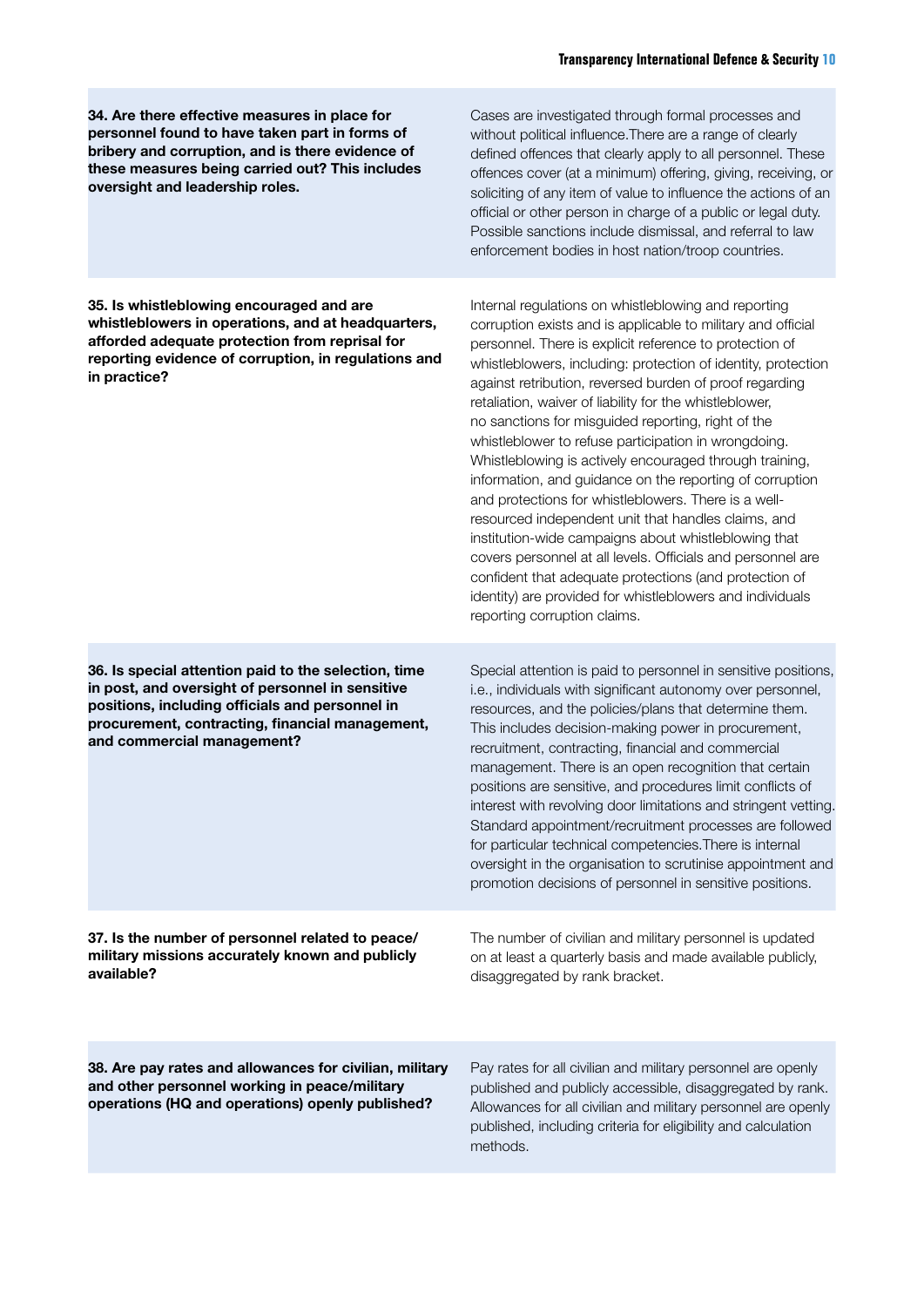| 39. Do personnel receive the correct pay on time,<br>and is the system of payment well established,<br>routine and published?                                                    | Personnel receive pay on time. Personnel receive the<br>correct pay. The payment and allowances system is openly<br>published, and these standards are acceptable across<br>troop contributing states. It includes all of the following, at<br>a minimum:<br>- Pay brackets for all ranks, disaggregated by seniority.<br>- Details on how individual pay is calculated, including time<br>starting in post / away from post<br>- A list of all permitted allowances and expenses, the<br>entitlement criteria, and caps on entitlement<br>- Separated administrative, unit and audit responsibilities.                                                                                      |
|----------------------------------------------------------------------------------------------------------------------------------------------------------------------------------|----------------------------------------------------------------------------------------------------------------------------------------------------------------------------------------------------------------------------------------------------------------------------------------------------------------------------------------------------------------------------------------------------------------------------------------------------------------------------------------------------------------------------------------------------------------------------------------------------------------------------------------------------------------------------------------------|
| 40. Is there an established, independent and<br>objective appointment system for the selection of<br>personnel (troops, police, civilian) at middle and top<br>management level? | The system for appointment of mission personnel at<br>middle and top management applies objective job<br>descriptions and standardised assessment processes.<br>Appointments are subject to external scrutiny for high<br>profile positions, which includes both process audits<br>and a sample of individual promotions. Member states<br>scrutinise decisions for very high level appointments. The<br>system for appointment of military personnel at middle and<br>top management applies objective job descriptions and<br>standardised assessment processes. Promotion boards<br>are open and representatives from other departments are<br>invited and regularly sit on the board. 40 |
| 41. Are personnel within the organisation promoted<br>through an objective, meritocratic process? -                                                                              | Personnel promotions are conducted through formal<br>appraisal processes and promotions boards for all<br>personnel. Promotions to senior ranks are open to scrutiny<br>by member states. Service members from separate<br>departments sit on the boards as independent observers.<br>Details of postings and promotions are published regularly<br>(normally at least annually) within the system, and in<br>advance of their effective date. Name, rank, new post and<br>effective date are publicly declared at least one month<br>ahead for all senior level positions.                                                                                                                  |
| 42. Are the processes by which TCCs are engaged<br>clear, transparent, and based on a clear assessment<br>of needs and requirements?                                             |                                                                                                                                                                                                                                                                                                                                                                                                                                                                                                                                                                                                                                                                                              |

43. Are chains of command separate from chains of payment within the organisation's peace/military operations personnel? And does the organisation ensure that funds provided to TCCs are distributed to troops effectively and separately from their command chains?

Chains of command are strictly separated from chains of payment throughout the organisation's peace/military operations. The organisation sets clear conditions for funds provided to TCCs, requiring that payment is distributed to troops separately from their chains of command.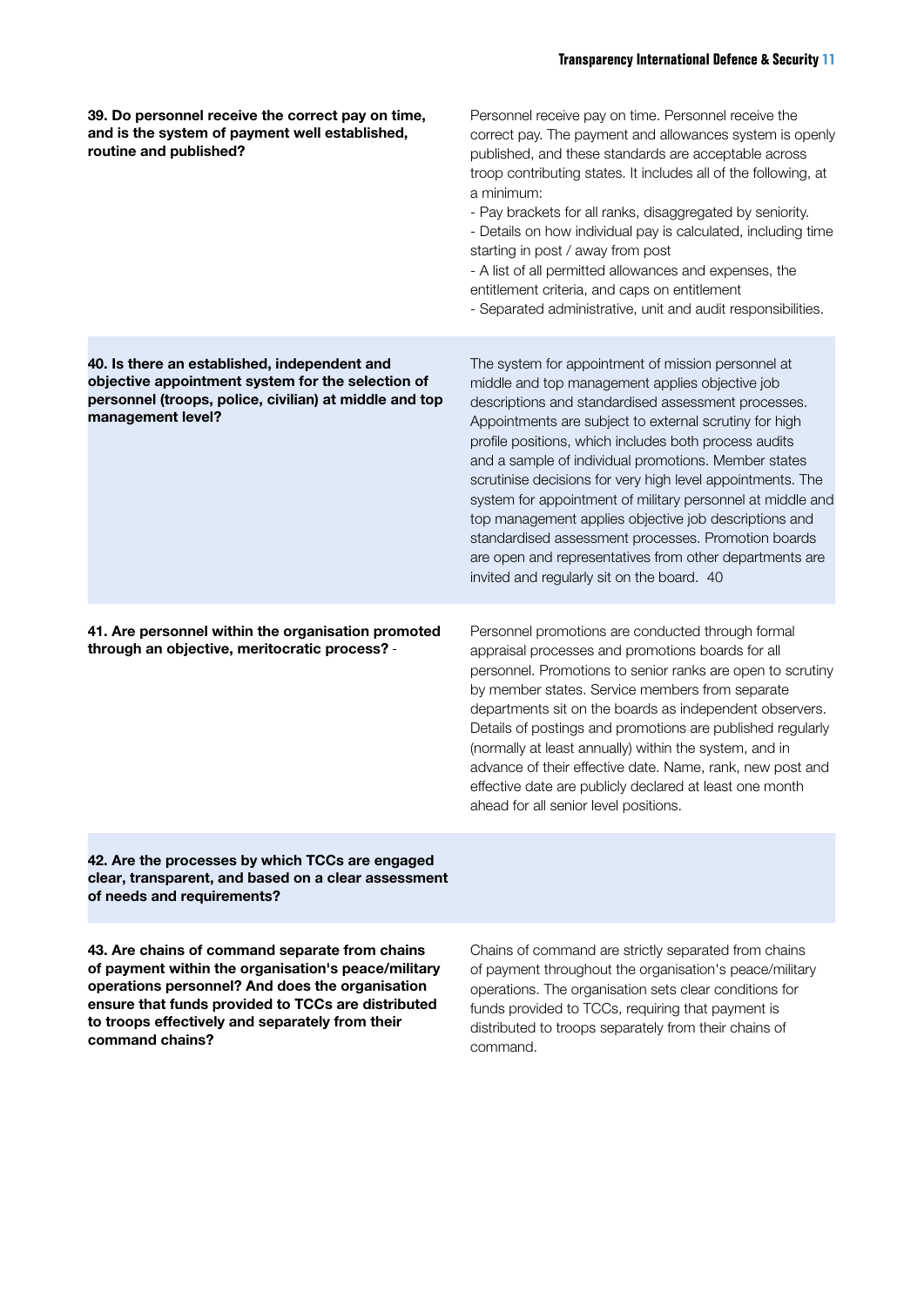44. Is there a Code of Conduct for all military/ peacekeeping personnel that includes, but is not limited to, guidance with respect to bribery, gifts and hospitality, conflicts of interest, and post-separation activities? Is there evidence that breaches of the Code of Conduct are effectively addressed?

45. Does regular anti-corruption training take place for military and civilian peacekeeping personnel? At both operational and headquarters level?

The organisation has a code of conduct for all military/ peacekeeping personnel, which comprehensively explains bribery, gifts and hospitality, conflicts of interest, and post-separation activities. It provides specific guidance on how to proceed in the face of these events.The code of conduct is available to the public and effectively distributed to all personnel. Guidance on the code of conduct is included in induction training. Breaches of the code

Anti-corruption training addresses the connection between corruption and the following topics: organisational values and standards, impact of the organisation, military effectiveness; identification and reporting of corruption, and risk management. Anti-corruption training is delivered upon induction, once a year and upon entry to high risk positions and environments, and once a year for high risk personnel. It is also woven into promotion courses at all levels.

46. Is there a policy to make public outcomes of the investigation/ disciplinary action of military/ peacekeeping personnel (operational and at HQ) for corrupt activities, and is there evidence of effective investigations/disciplinary action in recent years?

47. Are there effective measures in place to discourage facilitation payments (which are illegal in almost all countries)?

There is a formal policy of the organisation to make outcomes of investigations publicly available. Cases are investigated through formal processes and without political influence.

Facilitation payments are strictly and clearly prohibited. Cases are investigated or prosecuted through formal processes. There is little substantive concern expressed from independent commentators over undue political influence. Facilitation payments are rare.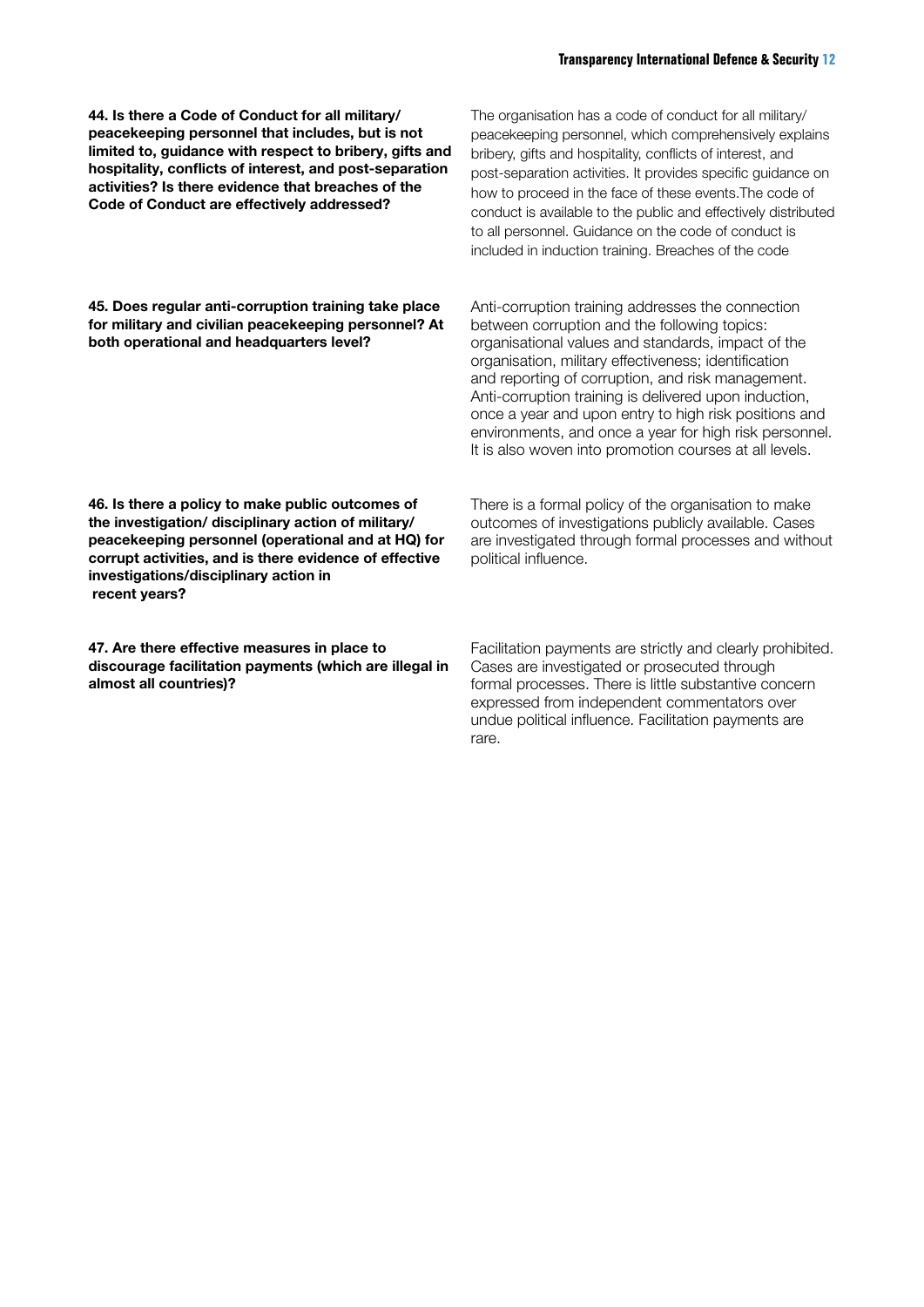# OPERATIONAL RISKS

Peace and Special Political operations are complex—with a wide array of actors, a constantly changing environment, and often serious consequences. Their complexity means that they are rife with opportunities for corruption. The institution's image is vital in promoting and retaining public confidence and respect. Operations are the context in which the general population has most face-to-face daily conduct with the institution's personnel, so their conduct is of paramount importance.

# Key Terms

Disregard of Corruption in-Country - When international forces intervene in a country in conflict, their approach to corruption once in theatre is critical to the success of their mission. Disregard of corruption in-country runs a high risk of being seen as complicit in it.

Corruption within Mission - There are too many cases where intervention or peacekeeping forces are themselves a source of corrupt behaviour, and corruption within mission occurs. Corruption during operations is not a one-way street, and military missions must address the corruption risks in their ranks as well as those in the countries they operate in.

Contracting - In a conflict environment, the flow of money into a country represented by local contracting and logistics – whether aid money or military support – is an important part of helping to develop that country. With all the problems in a conflict situation, it is easy for corrupt contracts to be awarded, and for non-performance to be tolerated. If carried out effectively, local contracting holds the potential to be a vehicle for resuscitating the local economy. However, widespread international military contracting also runs the risk of increasing corruption.

Private Security Companies - Private military contractors are a growing feature of interventions. These companies often operate without the ethical guidelines, accountability to the public, and oversight that govern most traditional armed forces—the risk of corruption is therefore high.

| <b>Question</b>                                                                                                                                 | <b>Good Practice</b>                                                                                                                                                                                                                                                                                                                                                                                                                                                                                                                                                                                                                                                                                       |
|-------------------------------------------------------------------------------------------------------------------------------------------------|------------------------------------------------------------------------------------------------------------------------------------------------------------------------------------------------------------------------------------------------------------------------------------------------------------------------------------------------------------------------------------------------------------------------------------------------------------------------------------------------------------------------------------------------------------------------------------------------------------------------------------------------------------------------------------------------------------|
| 48. Does organisational doctrine address corruption<br>as a strategic issue on peacekeeping/military<br>operations?                             | There is doctrine in place that addresses corruption as<br>a strategic issue on operations. The doctrine addresses<br>corruption issues for peace and conflict operations at<br>strategic, operational and tactical levels. The doctrine<br>recognises that international actors can contribute<br>to increasing corruption risks and offers guidance on<br>mitigating these risks. Issues addressed by the doctrine<br>include support for political actors, contracting, interaction<br>with local population, partnering with local forces, and<br>security sector reform in operational contexts. The doctrine<br>also details the practicalities of implementation. It is made<br>publicly available. |
| 49. Do mandates for individual peace/military<br>missions properly reflect governance and corruption<br>challenges in the intervention context? | Mandates for interventions reflect corruption as a strategic<br>issue specific to the local context. Where relevant, it<br>addresses corruption in the host nation space, including<br>at a political level, and makes accoutability and good<br>governance an aim of the mission. Mandates are made<br>publicly available.                                                                                                                                                                                                                                                                                                                                                                                |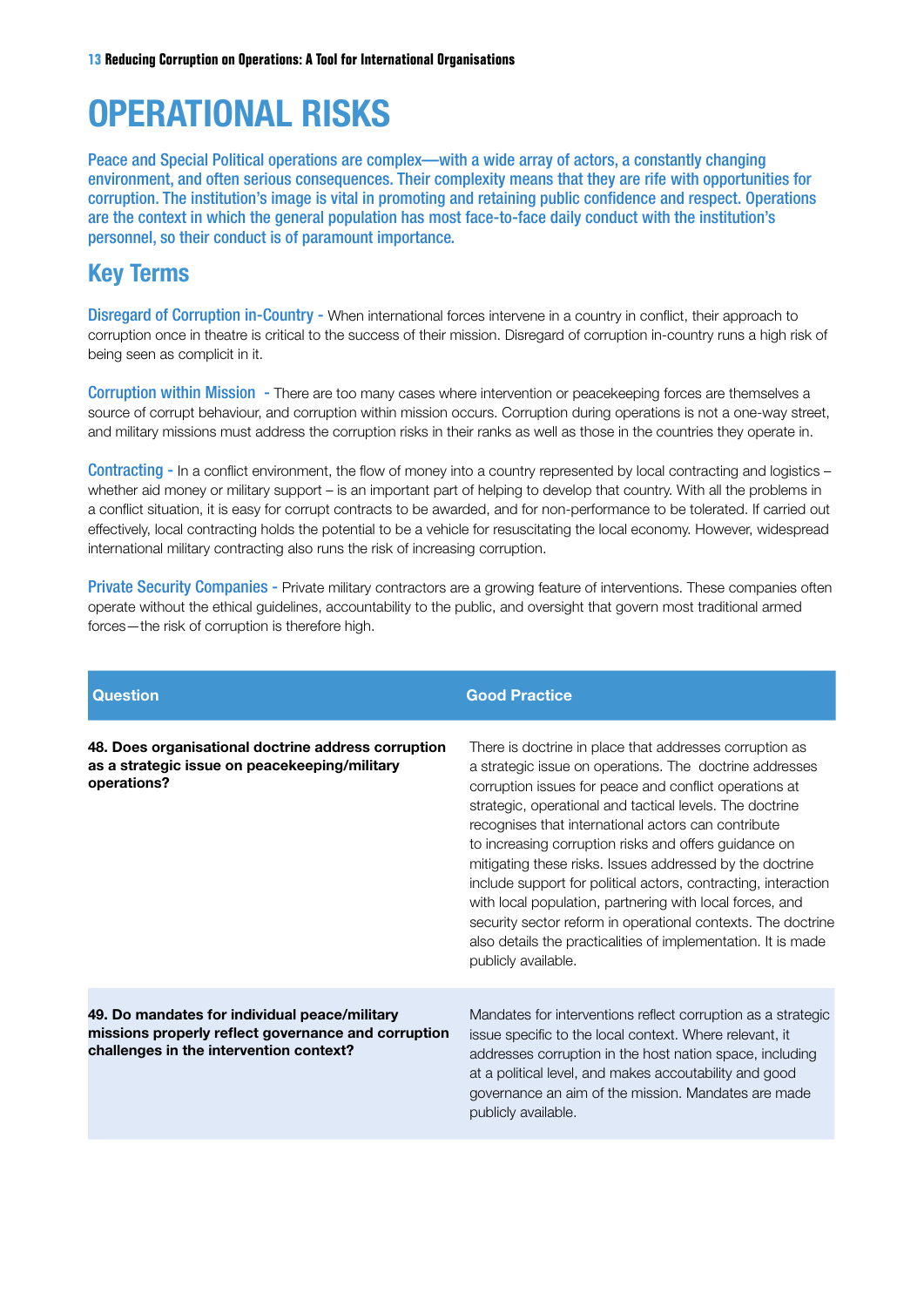| 50. Is there clear and transparent division of<br>responsibility between TCCs and the organisation<br>itself in relation to addressing corruption risks on<br>operations?                                                                                                                                                                                     | There are regulations and/or guidance in place that sets<br>out the division of responsibility between troop contributing<br>states and the organisation itself. This guidance includes,<br>for example, which is responsible for the following:<br>training of personnel; sanction and punishment for<br>corrupt behaviour; receiving whistleblower reports; and<br>investigations of corrupt behaviour by troops. These<br>regulations/guidance are made publicly available.                                                                                                                                                                                                       |
|---------------------------------------------------------------------------------------------------------------------------------------------------------------------------------------------------------------------------------------------------------------------------------------------------------------------------------------------------------------|--------------------------------------------------------------------------------------------------------------------------------------------------------------------------------------------------------------------------------------------------------------------------------------------------------------------------------------------------------------------------------------------------------------------------------------------------------------------------------------------------------------------------------------------------------------------------------------------------------------------------------------------------------------------------------------|
| 51. Is there training in corruption issues for<br>commanders at all levels in order to ensure that<br>these commanders are clear on the corruption<br>issues/risks they may face during deployment? If so,<br>is there evidence that they apply this knowledge in<br>the field?                                                                               | There is comprehensive training in corruption issues that is<br>required for commanders at all levels. Training is delivered<br>as part of the organisation's leadership or professional<br>development training, and in pre-deployment training for<br>specific missions.                                                                                                                                                                                                                                                                                                                                                                                                           |
| 52. Are trained professionals regularly deployed to<br>monitor corruption in the field? How are they trained<br>(on corruption risks), and are they independent from<br>the operation itself? Are their reports made available<br>to member states and the public?                                                                                            | Expert personnel capable of monitoring corruption are<br>regularly deployed and report on the status of corruption<br>within mission at least once every six months. Reports<br>contain assessments of the most significant corruption<br>risks, the manner in which corruption can affect the<br>goals of the mission, and the effectiveness of mitigation<br>measures being employed. M&E guidance for the mission<br>clearly specifies how to monitor corruption risks, and<br>establishes the procedural basis for personnel to monitor<br>corruption. Reports are made available to member states<br>and the public. Any content that is withheld is legitimately<br>justified. |
| 53. Is there evidence that personnel from the<br>organisation and/or TCCs have controlling or<br>financial interests in businesses associated with<br>natural resource exploitation in countries subject to<br>peace/military operations, or potential operations? If<br>so, are these interests publicly stated and subject to<br>scrutiny by member states? | The organisation and its personnel are entirely prohibited<br>from having controlling or financial interests in businesses<br>associated with natural resource exploitation in host<br>nations in which there is a mission. There are no cases of<br>the organisation being involved in such businesses. There<br>is evidence that this risk is monitored particularly in states<br>with lucrative natural resources, and procedures in place<br>for halting exploitation if it is found to occur.                                                                                                                                                                                   |
| 54. Are there procedures in place to ensure that<br>missions have strong inventory management<br>processes in place and that they are implemented?                                                                                                                                                                                                            | The organisation has strong inventory management<br>processes in place, and there is evidence that they are well<br>implemented. The inventory should include consumable/<br>perishible items as well as fixed inventory.                                                                                                                                                                                                                                                                                                                                                                                                                                                            |
| 55. What considerations does the organisation give<br>to the transfer of equipment for use in peace/military<br>operations, and/or to host governments?                                                                                                                                                                                                       | The organisation assesses the risk of transferring<br>equipment to host governments and into mission<br>environments, and these decisions are subject to debate<br>by member states.                                                                                                                                                                                                                                                                                                                                                                                                                                                                                                 |
| 56. Is there oversight in place to ensure that arms<br>and equipment are put to appropriate and effective<br>use within a peace/military operation context, both<br>by the Mission, TCCs, and host government?                                                                                                                                                | There is regular monitoring to ensure that arms and<br>equipment are used appropriately on operations. Any<br>allegations of misuse are investigated through formal<br>processes and without political influence.                                                                                                                                                                                                                                                                                                                                                                                                                                                                    |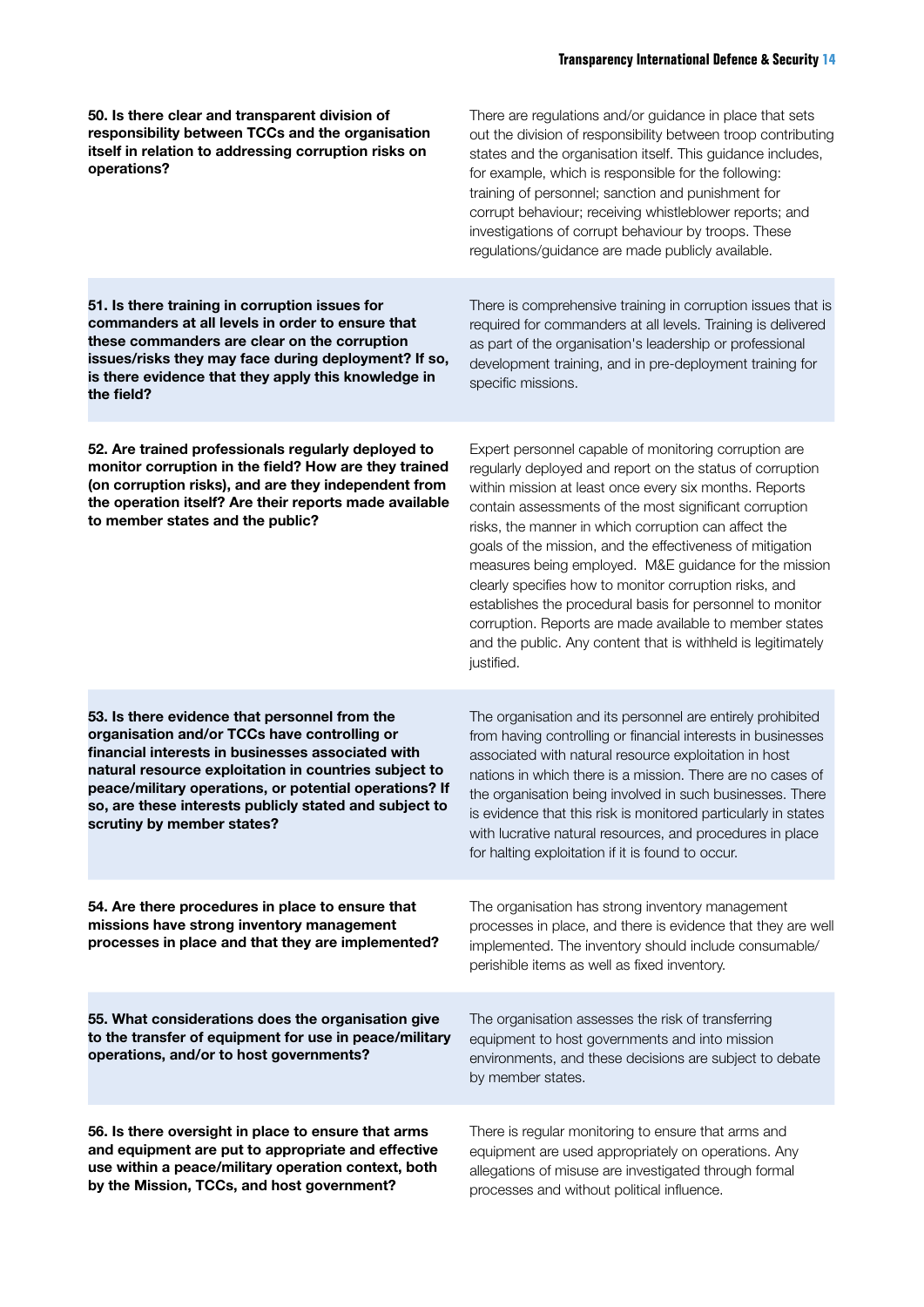57. Are there guidelines, and staff training, on addressing corruption risks in contracting whilst on peacekeeping/military operations?

Guidelines exist specifically for operations (e.g. standard operating procedures at the level of contracting). The guidelines address the following risks in contracting in operations: asset disposals, local power brokers, contract delivery monitoring, security of equipment and personnel. Staff are specifically trained in relation to corruption risks in contracting whilst on deployed operations or peacekeeping missions - this may be conducted by the organisation itself, or by troop contributing countries.

58. Are private (military) contractors employed? If so, are they subject to similar level of scrutiny as the armed forces of the TCCs and PCCs? What form does this scrutiny take?

The use of private military contractors is forbidden by the organisation's regulations, or it may allow them to be employed in extremely limited circumstances which do not expose them to risk of corruption. The standard applicable to PMCs does not vary widely from standards applied to troop contributing countries in the same roles. A clear policy on use of PMCs should include a well-established procedure for selecting PMCs, criteria for dealing with PMCs which had been convicted of corruption, and provisions for contract language which enables the state to fire PMCs for offence, including those related to integrity. The policy should also address the ways in which PMCs' work will be contracted and overseen, specifying that the contracting states will have oversight over subcontractors and laying out the policy for increases in costs and monitoring of results. Where PMCs are used, there are clear provisions for their oversight in organisational regulations, and oversight bodies actively scrutinise them.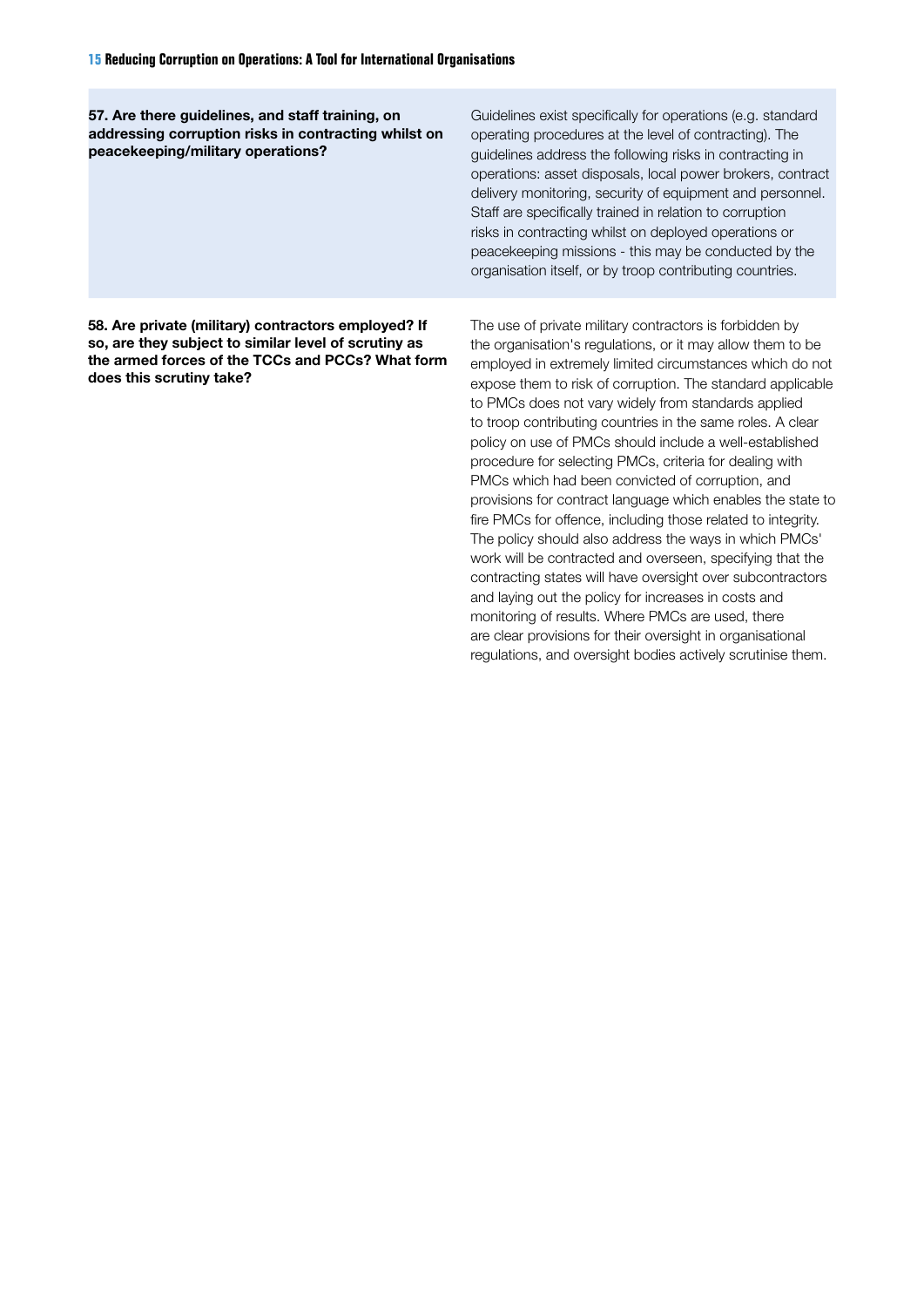# PROCUREMENT RISKS

Procurement is often cited as the area in which corruption is greatest, with vulnerabilities at every stage of the process. It is also the one where there is the largest range of anti-corruption tools to address the problem.

# Key Terms

Procurement Policy - Corruption risk will be particularly high where regulation exempts or ineffectively governs procurement, and where scrutiny is lacking.

Capability Gap and Requirements Definition - Who defines where there is a capability gap or need for procurement? Where requirements are backed by a solid, transparent strategy, and where openly published security classifications are applied to defence procurement, we may be more comfortable that corruption prompted by exaggerated and inaccurate 'requirements' will be averted.

Tender solicitation, Assessment and Contract Award - Corruption risk is increased where there is lack of open competition for procurement awards, where bidders are in any way favoured, and where assessment criteria are not objective or fair. Collusion between bidders poses a further risk.

Contract Delivery and In-Service Support - Where procurement staff are knowledgeable of suppliers' obligations in procurement contracts, and corrupt suppliers are appropriately punished, we can be more confident that procurement officials themselves are likely to be clean. This is enhanced where companies are given protection to complain about corrupt activity. It is also important that there is scrutiny of money flows during the in-service performance of equipment: corrupt exchanges may occur when payment is made for modifications and repairs.

Agents/Brokers - Agents and brokers bring with them a variety of corruption risks. The use of undisclosed agents or middlemen is more widespread in defence than in any other industry. Whilst representatives have legitimate tasks in assisting companies to operate in unfamiliar cultures and styles of government, there is no doubt that the use of middlemen also facilitates the payment of bribes to decision makers. Nearly every case of defence sector bribery shows that an agent is the conduit through which bribes were paid. Arrangements involving agents and brokers tend to be secretive and they add an additional layer between the supplier and the supplied parties. Scrutiny of these intermediaries may be insufficient or lacking entirely.

Financing Package - Complex and secretive financing packages, where payment timelines, rates, and terms and conditions are poorly defined, pose a clear corruption risk. In many cases the main contract has a high level of scrutiny, but the same is very rarely true of the financing package.

Sub-contractors - Large contracts involve many layers of sub-contractors. The compliance programmes of subcontractors are usually significantly weaker than those of the platform-makers, which leads to additional potential for corruption. To ensure propriety it is prudent for a government to not only conduct appropriate due diligence on the main defence contractor, but to ensure that the main contractor conducts comparable due diligence on the sub-contractors it employs.

Political influence of procurement decision-making - When procuring equipment and services for operations, the interests of the mission should be the central issue. International political deals and arm-twisting can mean that the contract is awarded to a company because of its nationality, rather than its bid. To avoid corruption, it is important that the institution bases procurement decisions on legitimate need, and is not pressured into purchases by sellers.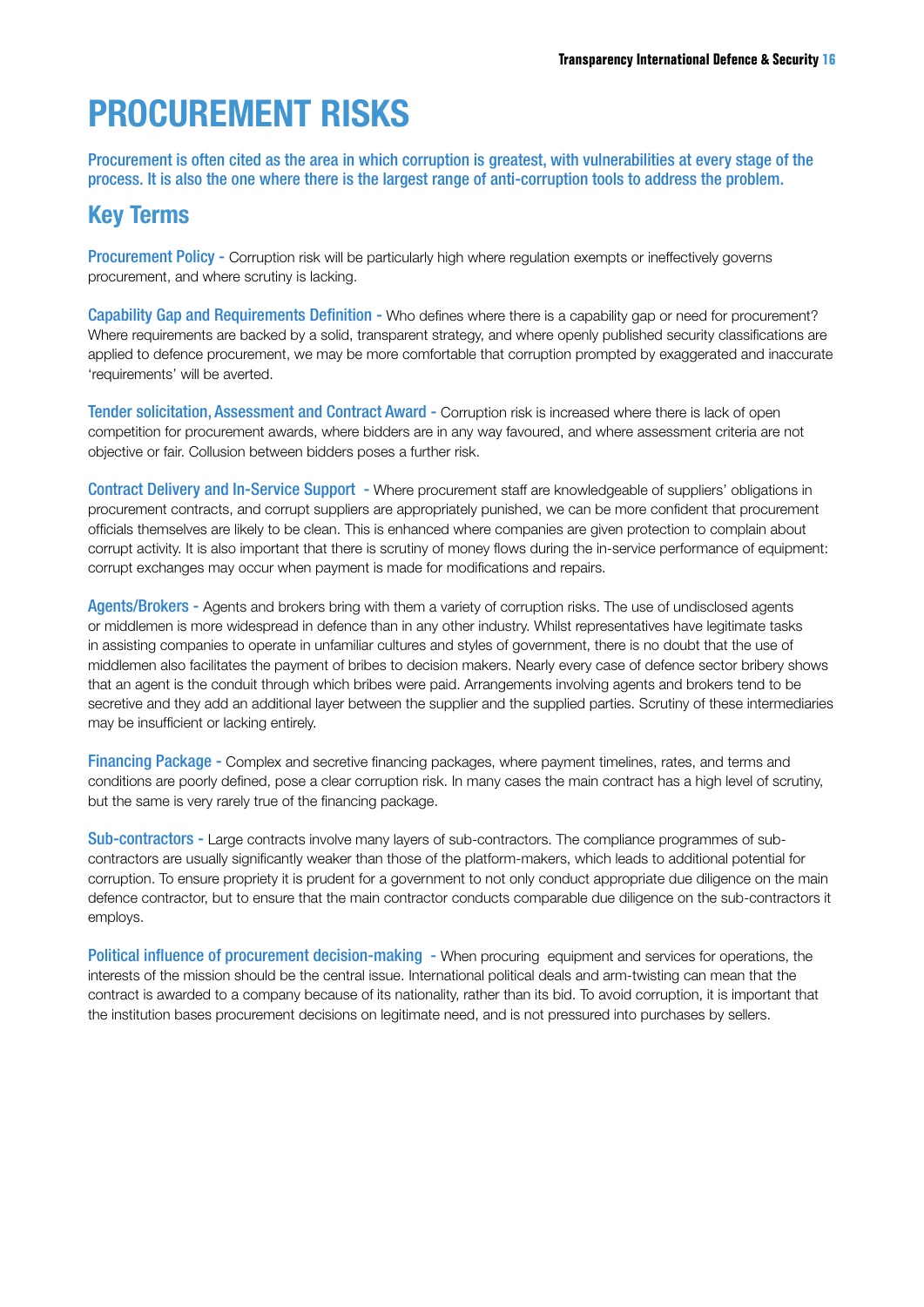### **17 Reducing Corruption on Operations: A Tool for International Organisations**

| <b>Question</b>                                                                                                                                                                           | <b>Good Practice</b>                                                                                                                                                                                                                                                                                                                                                                                                                                                                                                                                                                                                                                                                                                                                                                                    |
|-------------------------------------------------------------------------------------------------------------------------------------------------------------------------------------------|---------------------------------------------------------------------------------------------------------------------------------------------------------------------------------------------------------------------------------------------------------------------------------------------------------------------------------------------------------------------------------------------------------------------------------------------------------------------------------------------------------------------------------------------------------------------------------------------------------------------------------------------------------------------------------------------------------------------------------------------------------------------------------------------------------|
| 59. Are there regulations covering procurement<br>relating to peace/military operations with clauses<br>specific to corruption risks, and are any items<br>exempt from these regulations? | The organisation has clear and comprehensive<br>procurement regulations, and these regulations recognise<br>the risk of corruption and makes clear provisions to<br>mitigate this risk. These regulations are implemented with<br>no exceptions.                                                                                                                                                                                                                                                                                                                                                                                                                                                                                                                                                        |
| 60. Is the procurement cycle process, from<br>assessment of needs, through contract<br>implementation and sign-off, all the way to asset<br>disposal, disclosed to the public?            | The entire procurement cycle, from assessment of needs<br>through to contract implementation and sign off, and<br>asset disposal, is formalised. It also details policies and<br>procedures for each step of the implementation process<br>of the procurement cycle and there is evidence that these<br>are followed in practice. Detailed procedures for the entire<br>procurement cycle are disclosed, with clear explanation<br>and in disaggregated form. This includes assessment<br>of needs, contract implementation and sign-off, asset<br>disposal; process of awarding contracts, and mechanisms<br>for contract implementation.                                                                                                                                                              |
| 61. Are oversight mechanisms for peace/military<br>operations procurement in place, and are these<br>oversight mechanisms active and transparent?                                         | Procurement oversight mechanisms are independent,<br>formalised processes. They are apolitical and their<br>activity is consistent across changes in organisational<br>leadership. Member states, troop contributors, and<br>politically well-connected individuals have no undue<br>influence on their performance. Procurement oversight<br>mechanisms are highly active in summoning witnesses<br>and documents, demanding explanations, issuing<br>recommendations or conclusions that are being followed<br>or implemented, and they can exercise their ability to<br>cancel projects. Comprehensive evidence of activity (e.g.<br>reports, announcements in the press of the cancellation<br>of procurement programmes, the release of financial<br>information) is made available to the public. |
| 62. Are potential purchases for peace/military<br>operations made public?                                                                                                                 | The organisation publishes comprehensive forward<br>planning for potential purchases which extends at least<br>years in advance, e.g. through a strategic defence review,<br>white paper or similar. The organisation publishes the<br>plans for purchases in detail for at least the next 3 years.<br>The adequate and timely information (e.g. elements of<br>the defence equipment plan, itemized budget proposals)<br>is sufficient to enable prospective suppliers to prepare<br>and seek further information, and enough for oversight<br>agencies and civil society to debate the necessity of<br>the proposed purchases (e.g. the average procurement<br>duration, justification of exceptions, and specific overview<br>records by type of bidding procedure).                                 |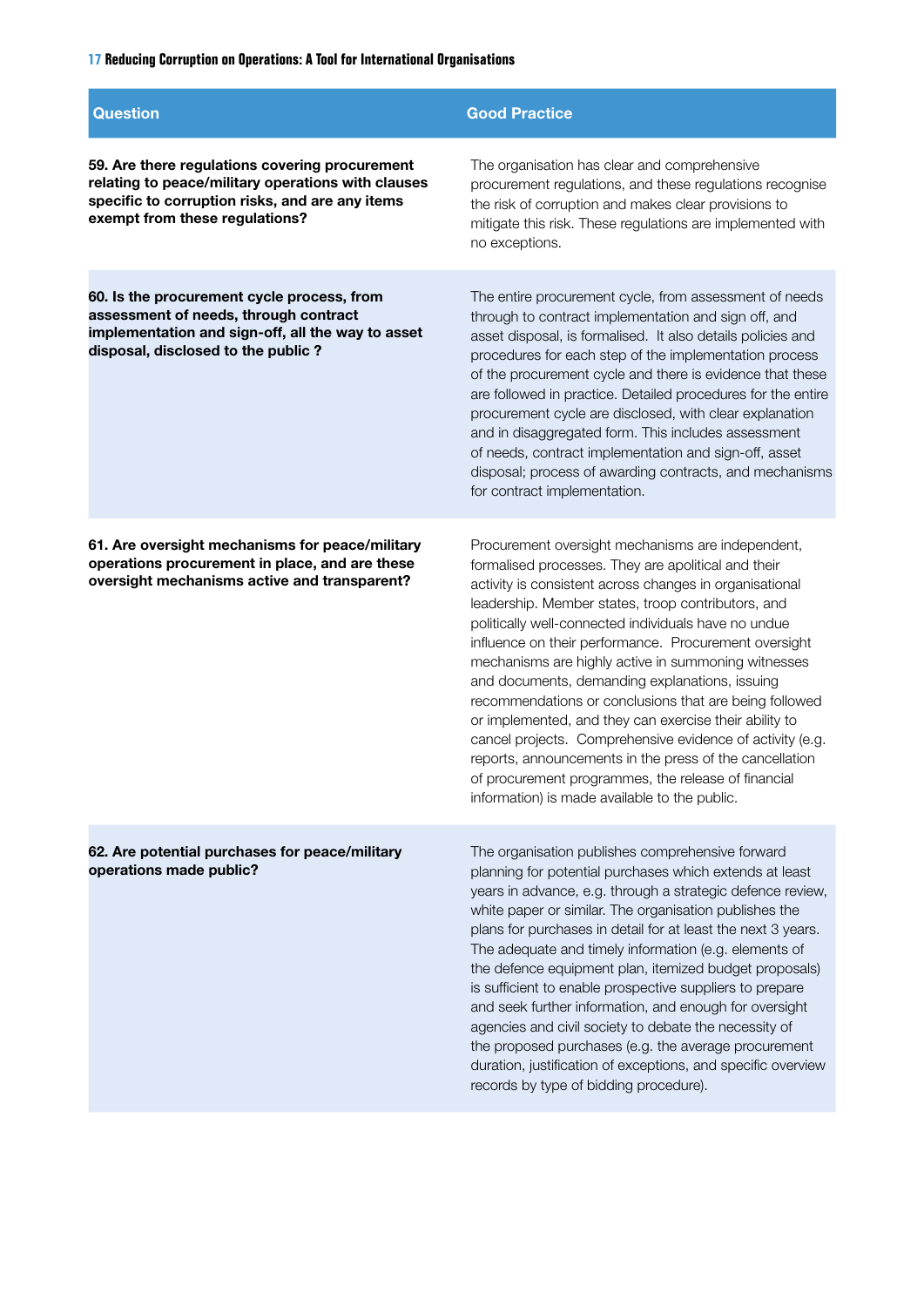| 63. Are actual purchases for peace/military<br>operations made public?                                                                                                                                                                                        | Purchases are made public in detail, with almost no<br>exceptions. Very little data from the tender/contract is<br>redacted, if any. For both confidential and non-confidential<br>purchases, there is disclosure of the tender and the<br>contract award. For the contract, there is a description<br>of the item purchased, the winning bidder, the beneficial<br>owners, price paid, whole of lifecycle costs, cost of<br>servicing, costs of parts, and delivery/completion date.<br>Data is almost always released in an accessible format<br>(e.g. excel file) which allows for useful comparisons (e.g.<br>how many tenders a company has won).                                              |
|---------------------------------------------------------------------------------------------------------------------------------------------------------------------------------------------------------------------------------------------------------------|-----------------------------------------------------------------------------------------------------------------------------------------------------------------------------------------------------------------------------------------------------------------------------------------------------------------------------------------------------------------------------------------------------------------------------------------------------------------------------------------------------------------------------------------------------------------------------------------------------------------------------------------------------------------------------------------------------|
| 64. What procedures and standards are companies<br>required to have - such as compliance programmes<br>and business conduct programmes - in order to be<br>able to register as a vendor and bid for work for the<br>organisation's peace/military operations? | There are regulations detailing how the institution<br>discriminates in its selection of suppliers and sub-<br>contractors on the basis of their integrity. For example,<br>suppliers and sub-contractors are required to show that<br>they have a formal and publicly declared anti-corruption<br>programme in place that adheres to minimum standards<br>established and specified by the procurement authority.<br>The substance of the programme and standards are<br>included in the main contract as well as subcontracts<br>throughout the supply chain. There is evidence that these<br>policies and laws are consistently implemented, including<br>for strategically important suppliers. |
| 65. Is procurement conducted in line with peace/<br>military operations requirements identified in<br>mandates, agreed budgets, and policy, and are those<br>requirements clear? Are procurement decisions<br>well-audited?                                   | Procurement requirements are derived from requirements<br>set out in mandates, agreed budgets, and organisational<br>policy, and are clear. There is a logical flow down<br>from organisational policy and mandates to individual<br>procurements, with no exceptions. There is active scrutiny<br>conducted by oversight mechanisms (e.g. the office of<br>internal oversight or similar) to confirm that procurement<br>is in line with organisational policy and mission mandates,<br>or that work is undertaken to quantify the need for<br>purchases.                                                                                                                                          |
| 66. Is procurement generally conducted as open<br>competition, or is there a significant element of<br>single-sourcing?                                                                                                                                       | The vast majority (90%+) are conducted as open<br>procurement, though a significant minority of the value of<br>contracts (10%-30%) are single-sourced. All single source<br>and restricted competition procedure contracts must be<br>justified, and are subject to external scrutiny (such as by<br>member states or audit bodies), who have the power to<br>reject the competition procedure selected.                                                                                                                                                                                                                                                                                           |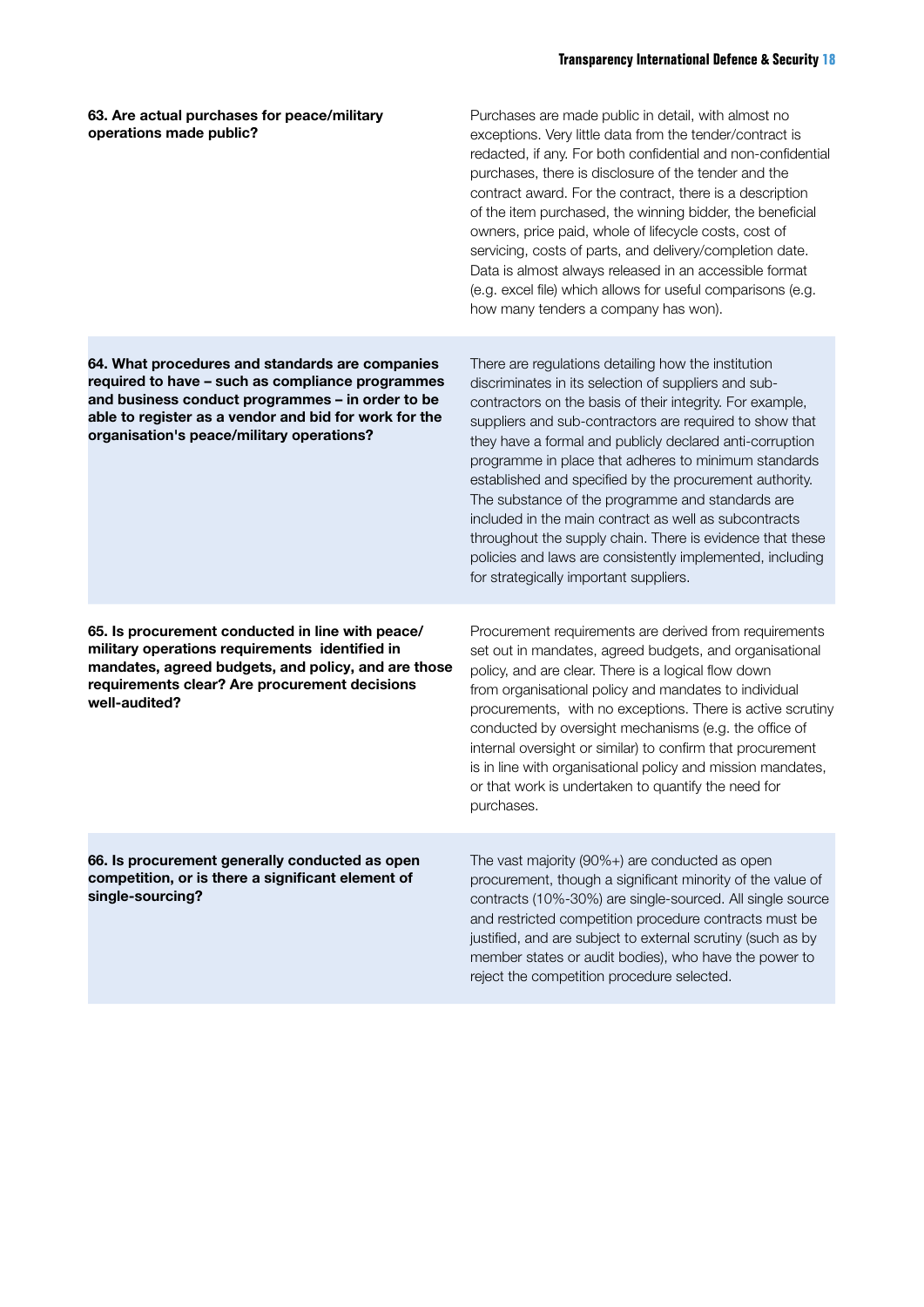67. Are tender boards subject to regulations and codes of conduct and are their decisions subject to

| codes of conduct and are their decisions subject to<br>audit to ensure due process and fairness?                                   | in tender board decisions, are subject to regulations or<br>codes of conduct that are designed to prevent conflict of<br>interest. Procurement officials are subject to restrictions<br>on professional activity (e.g., shareholders of contracting<br>firms, board member, advisor, or company officer of<br>private firm, post-employment, etc.) and are required to<br>file financial disclosure reports to demonstrate that neither<br>the official nor his or her family have financial conflicts<br>of interest in their work. Annual training is provided to<br>procurement officials to avoid conflicts of interest. There is<br>a comprehensive audit trail of which officials were involved<br>in selecting suppliers and designing tender specification.<br>There is external verification that the particular<br>specifications that have been included are necessary.<br>There is an audit trail of which officials (including from<br>member states) are involved in tender award decisions.<br>Tender board regulations and codes of conduct are fully<br>transparent.                                                                                                                                                          |
|------------------------------------------------------------------------------------------------------------------------------------|------------------------------------------------------------------------------------------------------------------------------------------------------------------------------------------------------------------------------------------------------------------------------------------------------------------------------------------------------------------------------------------------------------------------------------------------------------------------------------------------------------------------------------------------------------------------------------------------------------------------------------------------------------------------------------------------------------------------------------------------------------------------------------------------------------------------------------------------------------------------------------------------------------------------------------------------------------------------------------------------------------------------------------------------------------------------------------------------------------------------------------------------------------------------------------------------------------------------------------------------|
| 68. Is there regulation in place to discourage and<br>punish collusion between bidders for peace/military<br>operations contracts? | Regulations are in place that prohibit collusion within<br>the suppliers for contracts, where collusion is defined<br>as between an official and a bidder or between bidders.<br>Procurement officials are trained to identify collusion<br>patterns and report potential malpractice.where there is a<br>conviction or reasonable evidence of bribery & corruption<br>related offences. An offence can result in debarment<br>from current and future competitions, heavy fines, or,<br>where possible, prosecution and imprisonment. Cases<br>are investigated or prosecuted through formal processes<br>and without third-party interference (e.g. undue political<br>influence).                                                                                                                                                                                                                                                                                                                                                                                                                                                                                                                                                           |
| 69. Are there mechanisms and procedures that<br>ensure contractors meet their obligations on<br>reporting and delivery?            | There are formal policies and procedures that outline<br>how to monitor, assess and report upon a supplier's<br>service and or delivery obligations. These include<br>resolution or sanctioning procedures for incomplete or<br>inadequate service delivery. All contracts are publicly<br>available including modifications post award (such as<br>change of sub-contractor, change of beneficial owner,<br>additional costs, such as a consultant) are publicly<br>available alongside the original contract award enabling<br>scrutiny and oversight of changes. Oversight agencies<br>receive information on and scrutinise quality of product<br>and service delivery. Officials regularly produce contract<br>monitoring and completion reports. These include supplier<br>and subcontractors performance appraisals, which is<br>separately verified. If the contract was not sufficiently<br>completed, action is taken for breach of contract. All<br>breaches of contract are adequately acted upon. Issues<br>are either dealt with internally, or raised with higher<br>management in the executive. If not resolved, issues are<br>referred for further external scrutiny e.g. to the office of<br>internal oversight or similar. |

Officials with a role in designing tender specification, or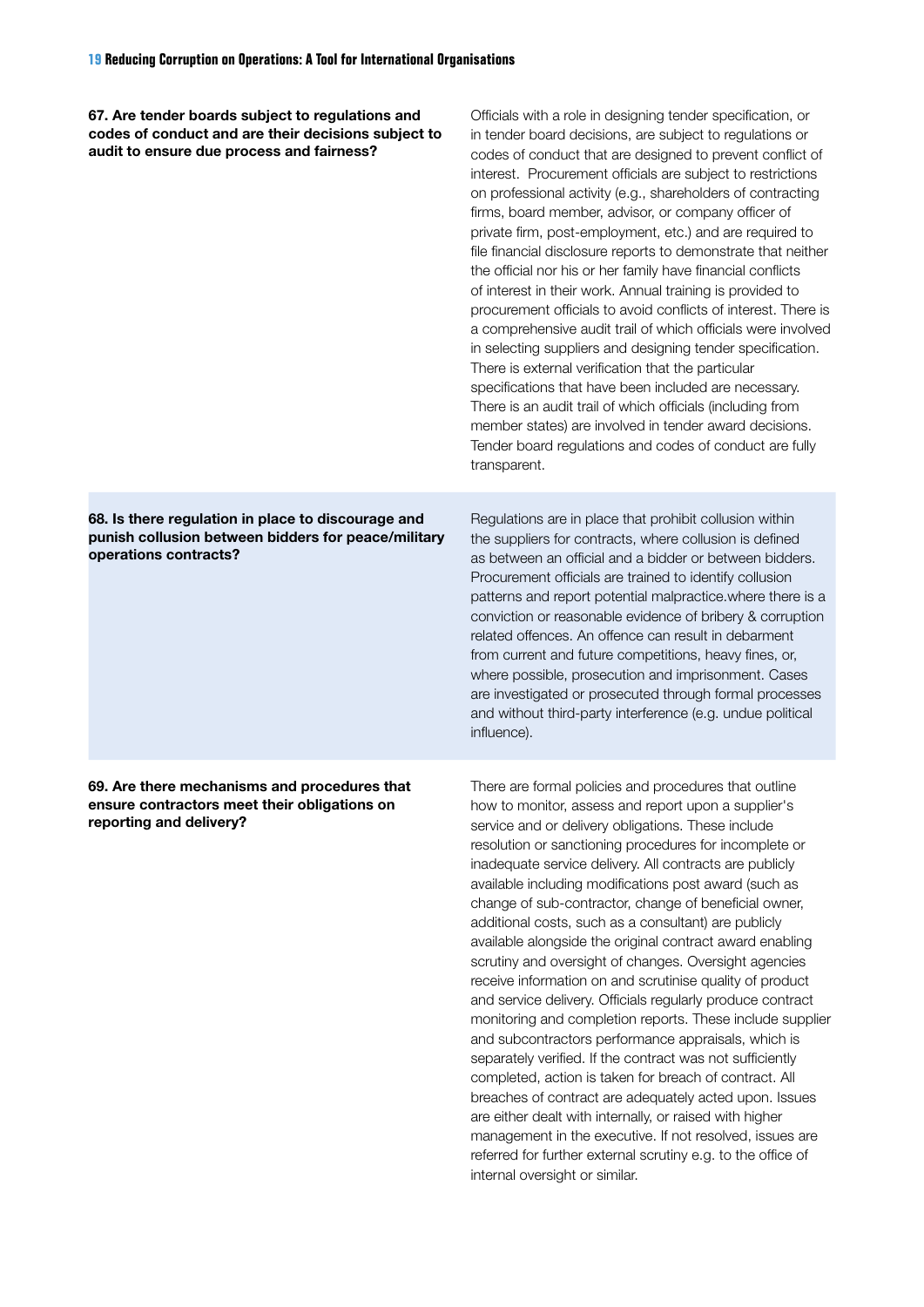| 70. Are there mechanisms in place to allow<br>companies to complain about perceived malpractice<br>in procurement, and are companies protected from<br>discrimination when they use these mechanisms?                                           | Formal mechanisms are in place to allow companies to<br>complain about perceived malpractice in procurement.<br>This may include both an internal complaints mechanism,<br>and a process of registering complaints through member<br>states. The complaints mechanisms available to<br>companies are efficient and reasonably priced, and are<br>regularly used. For genuine (non-malicious) complaints,<br>companies believe that they will not be discriminated<br>against in future procurements.                                                                                                                                                                    |
|-------------------------------------------------------------------------------------------------------------------------------------------------------------------------------------------------------------------------------------------------|-------------------------------------------------------------------------------------------------------------------------------------------------------------------------------------------------------------------------------------------------------------------------------------------------------------------------------------------------------------------------------------------------------------------------------------------------------------------------------------------------------------------------------------------------------------------------------------------------------------------------------------------------------------------------|
| 71. What sanctions are used to punish the corrupt<br>activities of a supplier?                                                                                                                                                                  | There is clear legislation and implementing guidelines<br>empowering procurement officials to exclude companies<br>and senior company officials where there is a conviction<br>or credible evidence of bribery & corruption related<br>offences. Cases are investigated or prosecuted through<br>formal processes and without undue political influence.<br>An offence can result in exclusion from current and future<br>competitions, or other sanctions, including heavy fines; it<br>may also result in cases being taken up by member states'<br>justice systems.                                                                                                  |
| 72. How strongly does the organisation control a<br>company's use of agents and intermediaries in the<br>procurement cycle?                                                                                                                     | The use of agents and intermediaries is prohibited, or is<br>regulated by a strict and clear policy which requires as<br>a minimum that anti-corruption clauses are included in<br>contracts with agents, companies register agents and<br>declare all forms of remuneration, agents receive payments<br>into local accounts and company contracts outline the<br>right to audit agent financial accounts by government<br>agencies. Sanctions are usually applied when policies and<br>regulations on the use of agents are violated.                                                                                                                                  |
| 73. Are the principal aspects of the financing<br>package surrounding major deals (such as payment<br>timelines, interest rates, commercial loans or export<br>credit agreements) made publicly available prior to<br>the signing of contracts? | Principal aspects of the financing package surrounding<br>major procurements are comprehensively detailed and<br>made publicly available after the signing of the contracts.<br>This information includes payment timelines, interest<br>rates, commercial loans or, if they are used, export credit<br>agreements.                                                                                                                                                                                                                                                                                                                                                     |
| 74. Does the organisation formally require that the<br>main contractor ensures subsidiaries and sub-<br>contractors adopt anti-corruption programmes, and<br>is there evidence that this is enforced?                                           | The organisation requires that the main contractor<br>ensures that subsidiaries and sub-contractors adopt anti-<br>corruption programmes, and there is evidence that this<br>is enforced. For example, suppliers and sub-contractors<br>are required to show that they have a formal and publicly<br>declared anti-corruption programme in place that adheres<br>to minimum standards established and specified by the<br>procurement authority. The substance of the programme<br>and standards are included in the main contract as well<br>as subcontracts throughout the supply chain. There<br>is evidence that these regulations are consistently<br>implemented. |
| 75. How common is it for acquisition decisions<br>related to peace/military operations to be based on<br>political influence by member nations?                                                                                                 | No acquisitions are granted as a result of political influence<br>by member nations. The organisation cites clear and<br>justifiable operational need for purchases and from<br>particular supplier.                                                                                                                                                                                                                                                                                                                                                                                                                                                                    |